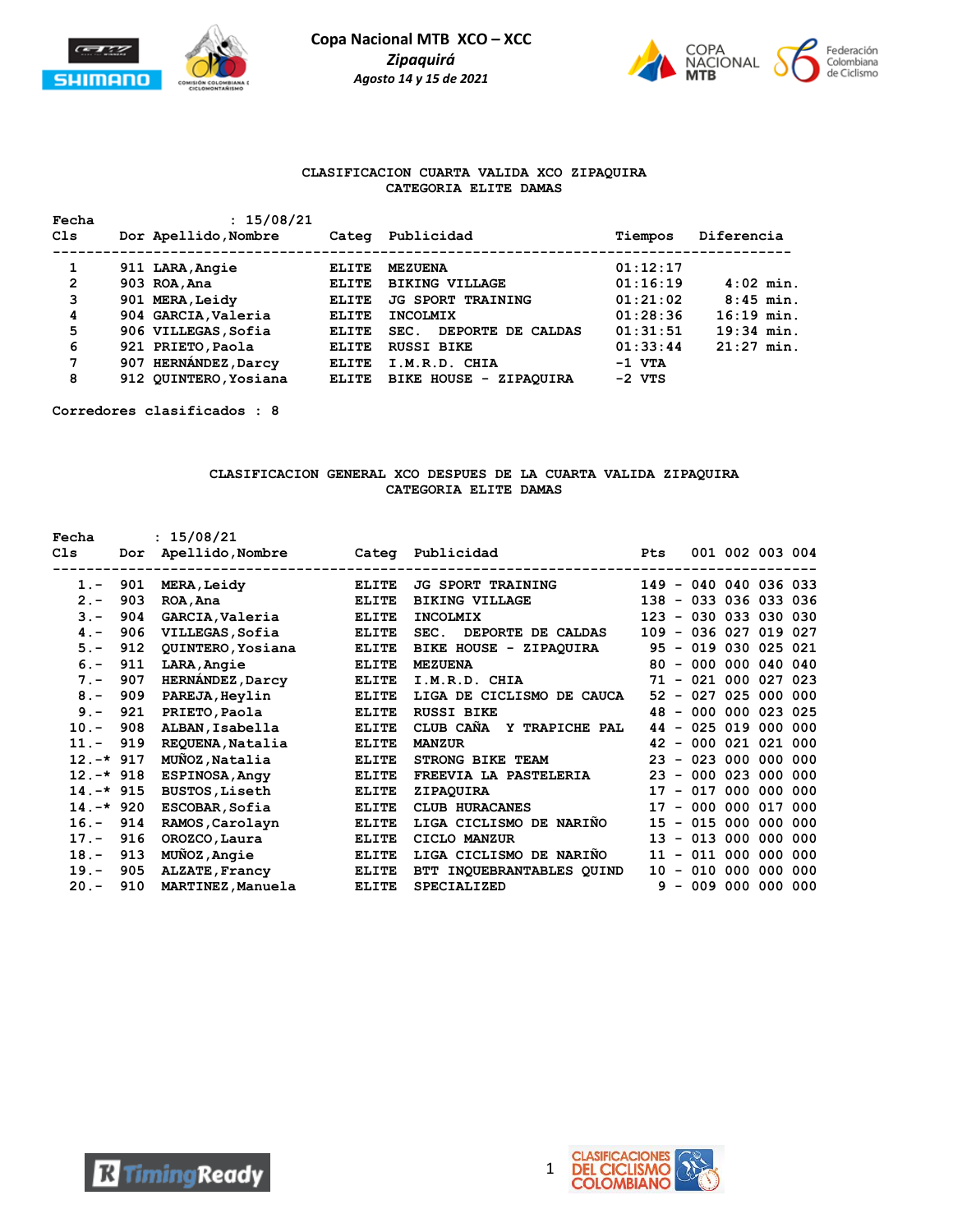



#### **CLASIFICACION CUARTA VALIDA XCO ZIPAQUIRA CATEGORIA ELITE HOMBRES**

| Fecha              | : 14/08/21                     |              |                                                                           |          |              |
|--------------------|--------------------------------|--------------|---------------------------------------------------------------------------|----------|--------------|
|                    |                                |              |                                                                           |          |              |
| 1                  |                                |              | 3 BOTERO VILLEGAS, Jho ELITE BIKE HOUSE                                   | 01:26:26 |              |
| $2 \left  \right $ |                                |              | 53 MONROY, Juan Fernando ELITE SCOTT - TIERRA DE ATLETAS 01:27:15 49 seq. |          |              |
| 3                  | 19 PEÑA FRANCO**, Nelso ELITE  |              | KROSS SRAM TEAM $01:27:33$                                                |          | $1:07$ min.  |
| 4                  | 36 QUINTERO PINEDA, JOS ELITE  |              | I.M.C.R.D.Z. ZIPAQUIRÁ 01:28:02                                           |          | $1:36$ min.  |
| 5                  | 34 SANDOVAL GARZON, Wil ELITE  |              | EQUIPO HW. RORO $01:29:09$<br>BIKE PLUS PEREIRA $01:29:45$                |          | $2:43$ min.  |
| 6                  | 1 CATAÑEDA MONSALVE, F ELITE   |              |                                                                           |          | $3:19$ min.  |
| 7                  | 17 CANTOR SANCHEZ**, Jo ELITE  |              | KROSS SRAM TEAM $01:29:46$                                                |          | $3:20$ min.  |
| 8                  | 14 BEDOYA BOTERO**, Jer ELITE  |              | 01:31:08<br><b>GW SHIMANO</b>                                             |          | $4:42$ min.  |
| 9                  | 18 BECERRA VANEGAS, Lui ELITE  |              | KROSS SRAM TEAM $01:31:48$                                                |          | $5:22$ min.  |
| 10                 | 39 ZAPATA, Juan pablo ELITE    |              | CLUB CORAZON CICLISTICO 01:33:10                                          |          | $6:44$ min.  |
| 11                 | 2 MALAVER CALDERON, Hi ELITE   |              | <b>BIKING VILLAGE</b>                                                     | 01:34:17 | $7:51$ min.  |
| 12                 | 16 ALARCON AMBROSIO, Da ELITE  |              | TALENTOS ALC. DE CALDAS 01:36:01                                          |          | $9:35$ min.  |
| 13                 | 6 SUAREZ DURAN***, Ces ELITE   |              | FAMILIA SUAREZ 01:36:30                                                   |          | $10:04$ min. |
| 14                 | 15 ARANZAZU GOMEZ**, Cr ELITE  |              | <b>GW SHIMANO</b>                                                         | 01:37:05 | $10:39$ min. |
| 15                 | 4 MONTES HERNANDEZ, JO ELITE   |              | I.M.C.R.D.Z. ZIPAQUIRÁ 01:37:45                                           |          | $11:19$ min. |
| 16                 | 65 CEPEDA, MICHAEL ELITE       |              | CLUB GUEARDOS                                                             | 01:37:55 | $11:29$ min. |
| 17                 | 51 SIERRA RODRIGUEZ, Ne ELITE  |              | <b>LENGUAZAOUE</b>                                                        | 01:38:05 | $11:39$ min. |
| 18                 | 71 PENA, Jesus David ELITE     |              | COLOMBIA TIERRA DE ATLETA 01:39:14                                        |          | $12:48$ min. |
| 19                 | 24 GONZALEZ ZAPATA**, D ELITE  |              | IMRD CHIA-RIDERS-COLKTM 01:39:20                                          |          | $12:54$ min. |
| 20                 | 29 GARCIA GARCIA, Juan ELITE   |              | I.M.R.D. COGUA                                                            | 01:40:24 | $13:58$ min. |
| 21                 | 8 MARTINEZ NUÑEZ**,Ra ELITE    |              | CONSIGNACION TALENTOS 01:41:59                                            |          | $15:33$ min. |
| 22                 | 27 BAENA RESTREPO**, Ju ELITE  |              | VALERIA MONTREX CLUB 01:42:42                                             |          | $16:16$ min. |
| 23                 | 20 USAOUEN CASTELLANOS ELITE   |              | $CICLO$ MONTAEROS SOACHA $01:43:11$                                       |          | $16:45$ min. |
| 24                 | 21 SIERRA SEGURA, Maico ELITE  |              | I.M.R.D. SOACHA                                                           | 01:44:43 | $18:17$ min. |
| 25                 | 67 DONADO, SEBASTIAN           | <b>ELITE</b> | TEAM GARMIN MULTITECH                                                     | -1 VTA   |              |
| 26                 | 13 SANCHEZ URIBE**, Jul ELITE  |              | BTT INQUEBRANTABLES QUIND -1 VTA                                          |          |              |
| 27                 | 54 MARTINEZ, OSCAR ELITE       |              | DND CYCLING                                                               | -1 VTA   |              |
| 28                 | 7 RINCON ORTIZ**, Cris ELITE   |              | <b>BIKING VILLAGE</b>                                                     | -1 VTA   |              |
| 29                 | 63 CARRANZA, CRISTIAN ELITE    |              | SOACHA MTB IMRDS TEAM -1 VTA                                              |          |              |
| 30                 | 42 MIRANDA GONZALEZ, NIC ELITE |              | <b>MIRANDA SPORT</b>                                                      | $-1$ VTA |              |
| 31                 | 68 VALBUENA, ALVARO            | <b>ELITE</b> | IMRD MADRID                                                               | $-2$ VTS |              |

**Corredores clasificados : 31**

**Corredores retirados (DNF): 35 - 48 – 52 – 55 - 61**



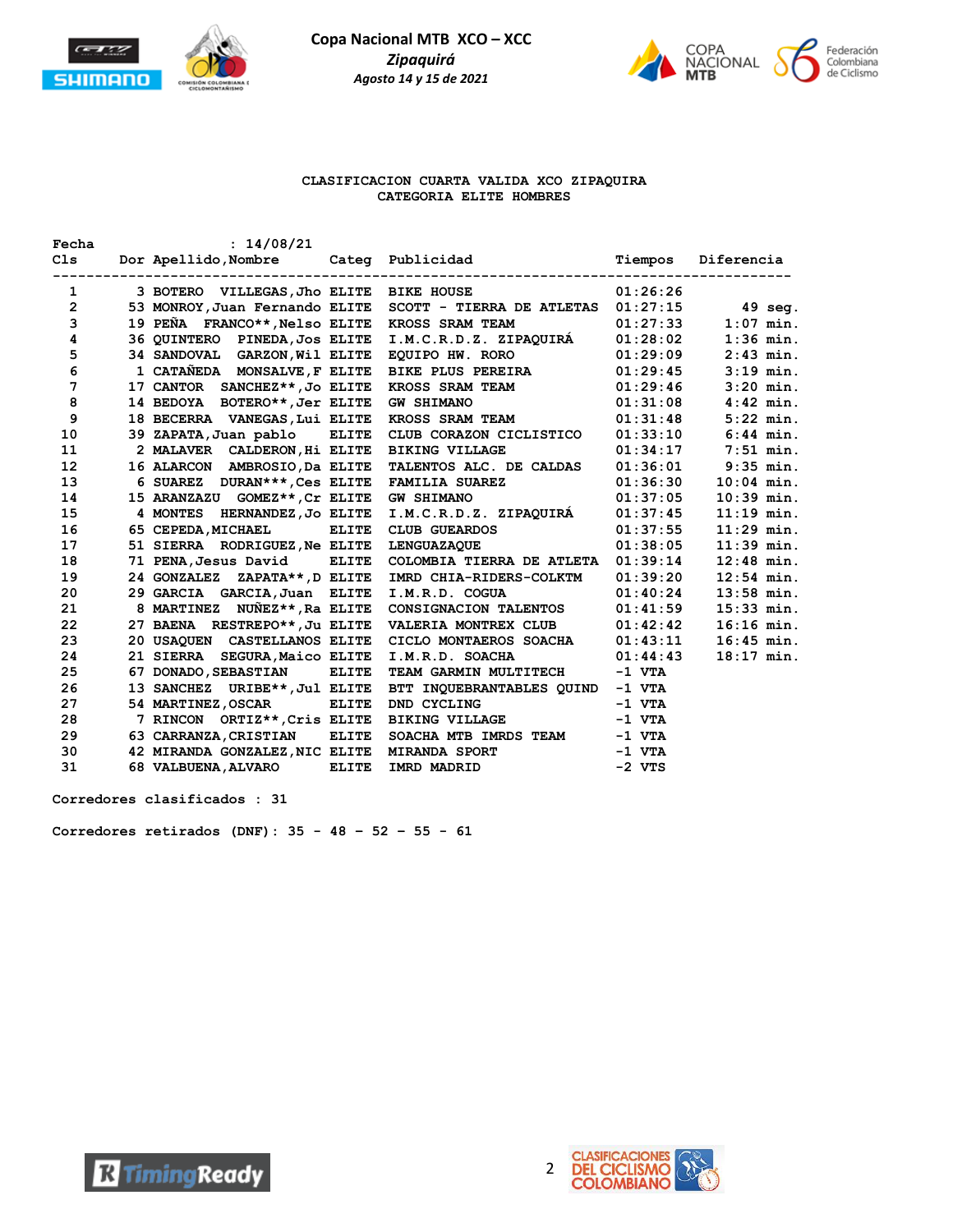



### **CLASIFICACION GENERAL XCO DESPUES DE LA CUARTA VALIDA ZIPAQUIRA CATEGORIA ELITE HOMBRES**

| Fecha    |             | : 14/08/21                               |              |                                                                                                                                                                                                                                      |                        |  |                       |  |
|----------|-------------|------------------------------------------|--------------|--------------------------------------------------------------------------------------------------------------------------------------------------------------------------------------------------------------------------------------|------------------------|--|-----------------------|--|
| Cls      |             |                                          |              |                                                                                                                                                                                                                                      |                        |  | 001 002 003 004       |  |
|          |             | ------------------------------------     |              |                                                                                                                                                                                                                                      |                        |  |                       |  |
| $1. -$   |             |                                          |              | 3 BOTERO VILLEGAS, Jhonn ELITE BIKE HOUSE 153 - 033 040 040 040<br>1 CATAÑEDA MONSALVE, Fab ELITE BIKE PLUS PEREIRA 122 - 040 021 036 025<br>19 PEÑA FRANCO**, Nelson ELITE KROSS SRAM TEAM 121 - 036 025 027 033<br>6 SUAREZ DURAN* |                        |  |                       |  |
| $2 -$    |             |                                          |              |                                                                                                                                                                                                                                      |                        |  |                       |  |
| $3 -$    | 19          |                                          |              |                                                                                                                                                                                                                                      |                        |  |                       |  |
| $4 -$    |             |                                          |              |                                                                                                                                                                                                                                      |                        |  |                       |  |
| $5. -$   | 39          |                                          |              |                                                                                                                                                                                                                                      |                        |  |                       |  |
| $6 -$    | 17          |                                          |              |                                                                                                                                                                                                                                      |                        |  |                       |  |
| $7 -$    | 53          |                                          |              | MONROY, Juan Fernando ELITE SCOTT - TIERRA DE ATLETAS 72 - 000 036 000 036                                                                                                                                                           |                        |  |                       |  |
| $8 -$    | 5           |                                          |              | CAÑAVERAL VARGAS, Joha ELITE KAMIKAZE ESPACIO Y DISEÑO 66 - 011 030 025 000                                                                                                                                                          |                        |  |                       |  |
| $9 -$    | 35          |                                          |              |                                                                                                                                                                                                                                      |                        |  |                       |  |
|          |             |                                          |              |                                                                                                                                                                                                                                      |                        |  |                       |  |
| $10. -$  | 34          |                                          |              | NAMO SANDOVAL GARZON, Wildy ELITE EL RETIRO<br>SANDOVAL GARZON, Wildy ELITE EL RETIRO 61 - 025 013 023 000<br>QUINTERO PINEDA, Jose ELITE I.M.C.R.D.Z. ZIPAQUIRÁ 53 - 005 008 010 030<br>BEDOYA BOTERO**, Jeron ELITE GW SHIMANO 51  |                        |  |                       |  |
| $11. -$  | 36          |                                          |              |                                                                                                                                                                                                                                      |                        |  |                       |  |
| $12. -$  | 14          |                                          |              |                                                                                                                                                                                                                                      |                        |  |                       |  |
| $13.-$   | 18          |                                          |              |                                                                                                                                                                                                                                      |                        |  |                       |  |
| $14. -$  | 15          |                                          |              |                                                                                                                                                                                                                                      |                        |  |                       |  |
| $15. -$  | $2^{\circ}$ |                                          |              |                                                                                                                                                                                                                                      |                        |  |                       |  |
| $16. -*$ | 26          |                                          |              |                                                                                                                                                                                                                                      |                        |  |                       |  |
| $16. -*$ | 53          | MONROY CERQUERA, Ferna ELITE             |              |                                                                                                                                                                                                                                      |                        |  |                       |  |
| $18. -$  | 51          | SIERRA RODRIGUEZ, Nels ELITE             |              |                                                                                                                                                                                                                                      |                        |  |                       |  |
| $19. -*$ | 11          | ARIAS SANCHEZ, Alvaro ELITE              |              |                                                                                                                                                                                                                                      |                        |  |                       |  |
| $20 -$   | 16          | ALARCON AMBROSIO, Dani ELITE             |              | TALENTOS ALC. DE CALDAS                                                                                                                                                                                                              | 26 - 000 000 013 013   |  |                       |  |
| 21.-     | 70          | <b>FONSECA, ANDREY</b>                   |              | FONSECA, ANDREY ELITE COSTA RICA<br>ZUBIETA FLÓREZ**, Bray ELITE AMPRO -PALMETO-TOCANCIPÁ                                                                                                                                            | $21 - 000 000 021 000$ |  |                       |  |
| $22 -$   | 46          |                                          |              |                                                                                                                                                                                                                                      | 19 - 015 003 001 000   |  |                       |  |
| $23 -$   | 4           |                                          |              | MONTES HERNANDEZ, Jona ELITE I.M.C.R.D.Z. ZIPAQUIRÁ                                                                                                                                                                                  | 18 - 009 000 000 009   |  |                       |  |
| $24. -$  | 16          |                                          |              | ALARCON, Daniel ELITE TALENTOS ALCALDIA CALDAS                                                                                                                                                                                       | 17 - 000 017 000 000   |  |                       |  |
| $25. -$  | 13          |                                          |              | SANCHEZ URIBE**, Julia ELITE BTT INQUEBRANTABLES QUIND                                                                                                                                                                               | 14 - 013 000 000 001   |  |                       |  |
| $26. -$  | 29          | GARCIA GARCIA, Juan                      | <b>ELITE</b> | I.M.R.D. COGUA                                                                                                                                                                                                                       | 13 - 006 002 001 004   |  |                       |  |
| $27. -$  | 24          |                                          |              | GONZALEZ ZAPATA**, Dav ELITE IM.K.D. COGOA 13 - 000 002 001 003<br>AGUDELO, Juan Jose ELITE FIXBIKE 11 - 011 000 000 000<br>CEPEDA, MICHAEL ELITE CLUB GUEARDOS 10 - 000 000 000 000<br>RINCON, Diyer ELITE INDEPENDIENTE 9 - 000 00 |                        |  |                       |  |
| $28. -$  | 52          |                                          |              |                                                                                                                                                                                                                                      |                        |  |                       |  |
| $29. -$  | 65          |                                          |              |                                                                                                                                                                                                                                      |                        |  |                       |  |
|          |             |                                          |              |                                                                                                                                                                                                                                      |                        |  |                       |  |
| $30. -*$ | 38          |                                          |              |                                                                                                                                                                                                                                      |                        |  |                       |  |
| $31. -*$ | 55          |                                          |              |                                                                                                                                                                                                                                      |                        |  |                       |  |
| $33 -$   | 8           |                                          |              |                                                                                                                                                                                                                                      |                        |  |                       |  |
| $34. -$  | 56          |                                          |              |                                                                                                                                                                                                                                      |                        |  |                       |  |
| $35. -$  | 33          |                                          |              |                                                                                                                                                                                                                                      |                        |  |                       |  |
| $36. -$  | 71          |                                          |              |                                                                                                                                                                                                                                      |                        |  |                       |  |
| $37 -$   | 20          | USAQUEN CASTELLANOS** ELITE              |              | CICLO MONTAEROS SOACHA 4 - 001 001 001 001                                                                                                                                                                                           |                        |  |                       |  |
| $38. -*$ | 22          | ROMAN, Davidson ELITE                    |              |                                                                                                                                                                                                                                      |                        |  |                       |  |
| $38. -*$ | 66          | <b>RUGUERI, NILSON</b>                   |              | ELITE CLUB LYCANS TOLIMA<br>ELITE RUEDA LIBRE MANIZALES 4 - 000 000 004 000<br>ELITE IMRD SOACHA 3 - 001 001 001 000                                                                                                                 |                        |  |                       |  |
| $40. -$  | 48          | MADARIAGA GONZALEZ, Mi ELITE IMRD SOACHA |              |                                                                                                                                                                                                                                      |                        |  |                       |  |
| $41. -$  | 27          |                                          |              | BAENA RESTREPO**, Juan ELITE VALERIA MONTREX CLUB 2 - 000 000 000 002<br>SIERRA SEGURA, Maicol ELITE I.M.R.D. SOACHA 2 - 000 000 001 001                                                                                             |                        |  |                       |  |
| $42 -$   | 21          |                                          |              |                                                                                                                                                                                                                                      |                        |  |                       |  |
| $43 -$   | 67          | <b>DONADO, SEBASTIAN</b>                 | <b>ELITE</b> | <b>TEAM GARMIN MULTITECH</b>                                                                                                                                                                                                         |                        |  | $2 - 000 000 001 001$ |  |
| $44. -$  | 7           | RINCON ORTIZ**, Cristi ELITE             |              | <b>BIKING VILLAGE</b>                                                                                                                                                                                                                |                        |  | $2 - 001 000 000 001$ |  |
| $45. -$  | 63          | <b>CARRANZA, CRISTIAN</b>                | <b>ELITE</b> | <b>SOACHA MTB IMRDS TEAM</b>                                                                                                                                                                                                         |                        |  | $2 - 000000001001$    |  |
| $46. -$  | 42          | MIRANDA GONZALEZ, NICOL ELITE            |              | <b>MIRANDA SPORT</b>                                                                                                                                                                                                                 |                        |  | $2 - 000000001001$    |  |
| $47. -*$ | 10          | IBARRA VALENCIA, Jefer ELITE             |              | CLUB RUEDA LIBRE MANIZALE                                                                                                                                                                                                            | $2 - 001 001 000 000$  |  |                       |  |
| $47. -*$ | 44          | RODRIGUEZ BORRERO, Gus ELITE             |              | CLUB TROCHA Y RUTA                                                                                                                                                                                                                   |                        |  | $2 - 001 001 000 000$ |  |
| $47. -*$ | 45          | ALMECIGA ALFONSO**, An ELITE             |              | AMPRO -PALMETO-TOCANCIPA                                                                                                                                                                                                             |                        |  | $2 - 002 000 000 000$ |  |
|          | 54          |                                          |              |                                                                                                                                                                                                                                      |                        |  |                       |  |
| $50. -$  |             | <b>MARTINEZ, OSCAR</b>                   | <b>ELITE</b> | DND CYCLING                                                                                                                                                                                                                          |                        |  | $1 - 000 000 000 001$ |  |
| $51. -$  | 68          | <b>VALBUENA, ALVARO</b>                  | <b>ELITE</b> | IMRD MADRID                                                                                                                                                                                                                          |                        |  | $1 - 000 000 000 001$ |  |
| $52 - *$ | 9           | MONROY, Michael                          | <b>ELITE</b> | <b>GUEPARDOS TEAM</b>                                                                                                                                                                                                                |                        |  | $1 - 000001000000$    |  |
| $52 - *$ | 21          | SIERRA, Maicol                           | <b>ELITE</b> | I.M.R.D. SOACHA                                                                                                                                                                                                                      |                        |  | $1 - 000001000000$    |  |
| $52. -*$ | 25          | VALBUENA RINCON**, Mar ELITE             |              | IMRD CHIA-RIDERS                                                                                                                                                                                                                     |                        |  | $1 - 001 000 000 000$ |  |
| $52 - *$ | 28          | ARANGO, Martin                           | <b>ELITE</b> | <b>VALLE</b>                                                                                                                                                                                                                         |                        |  | $1 - 000001000000$    |  |



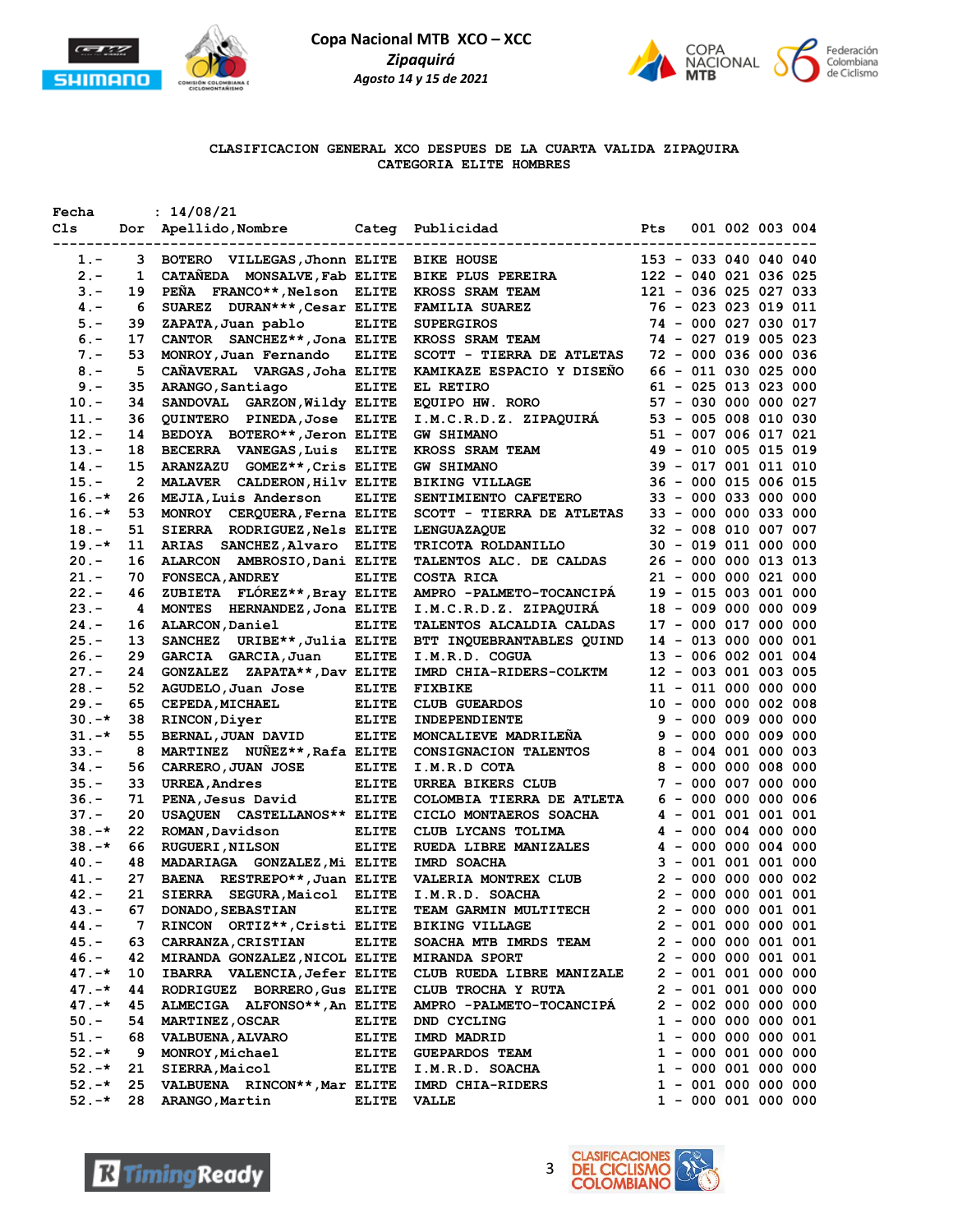



## **CLASIFICACION GENERAL XCO DESPUES DE LA CUARTA VALIDA ZIPAQUIRA CATEGORIA ELITE HOMBRES**

| Fecha<br>Cls |     | : 14/08/21<br>Dor Apellido, Nombre |              | Categ Publicidad                                   | <b>Pts</b> |                       | 001 002 003 004 |  |
|--------------|-----|------------------------------------|--------------|----------------------------------------------------|------------|-----------------------|-----------------|--|
|              |     |                                    |              |                                                    |            |                       |                 |  |
| $52. -* 30$  |     | <b>FORERO , CARLOS</b>             | <b>ELITE</b> | I.M.R.D. COGUA                                     |            | $1 - 001 000 000 000$ |                 |  |
| $52 - *$     | 31  | GARZON, Diego ELITE                |              | I.M.R.D. COGUA                                     |            | $1 - 001 000 000 000$ |                 |  |
| $52 - *$     | 32  | ALVAREZ SALAR, Yuber ELITE         |              | I.M.R.D. COGUA                                     |            | $1 - 001 000 000 000$ |                 |  |
| $52 - +$     | 37  | <b>PUENTES, Andres</b>             | ELITE        | LIGA DE CICLISMO DEL META                          |            | $1 - 000001000000$    |                 |  |
| $52 - *$     | 43  | ECHEVERRI ESCOBAR**, A ELITE       |              | KOSTA AZUL GIANT                                   |            | $-001000000000$       |                 |  |
| $52. -* 47$  |     |                                    |              | PINZON HURTAIZ, Oscar ELITE I.M.C.R.D.Z. ZIPAQUIRA |            | $1 - 001 000 000 000$ |                 |  |
| $52 - *$     | 57  | <b>LAMPREA , OSCAR</b>             | <b>ELITE</b> | ZIPAOUIRA                                          |            | $1 - 000 000 001 000$ |                 |  |
| $52 - *$     | 59  | <b>MANTILLA, RICARDO</b>           | <b>ELITE</b> | INDE NORTE - N SANTANDER                           |            | $1 - 000 000 001 000$ |                 |  |
| $52 - *$     | -60 | <b>TELLEZ, FERNANDO</b>            | <b>ELITE</b> | INDE NORTE - N SANTANDER                           |            | $1 - 000 000 001 000$ |                 |  |
| $52 - *$     | 61  | <b>ROZO, YERSON</b>                | <b>ELITE</b> | INDE NORTE - N SANTANDER                           |            | $1 - 000 000 001 000$ |                 |  |
| $52 - *$     | 62  | <b>OSPINA, GABRIEL</b>             | <b>ELITE</b> | TRIPLEX POWER MTB                                  |            | $-000000001000$       |                 |  |



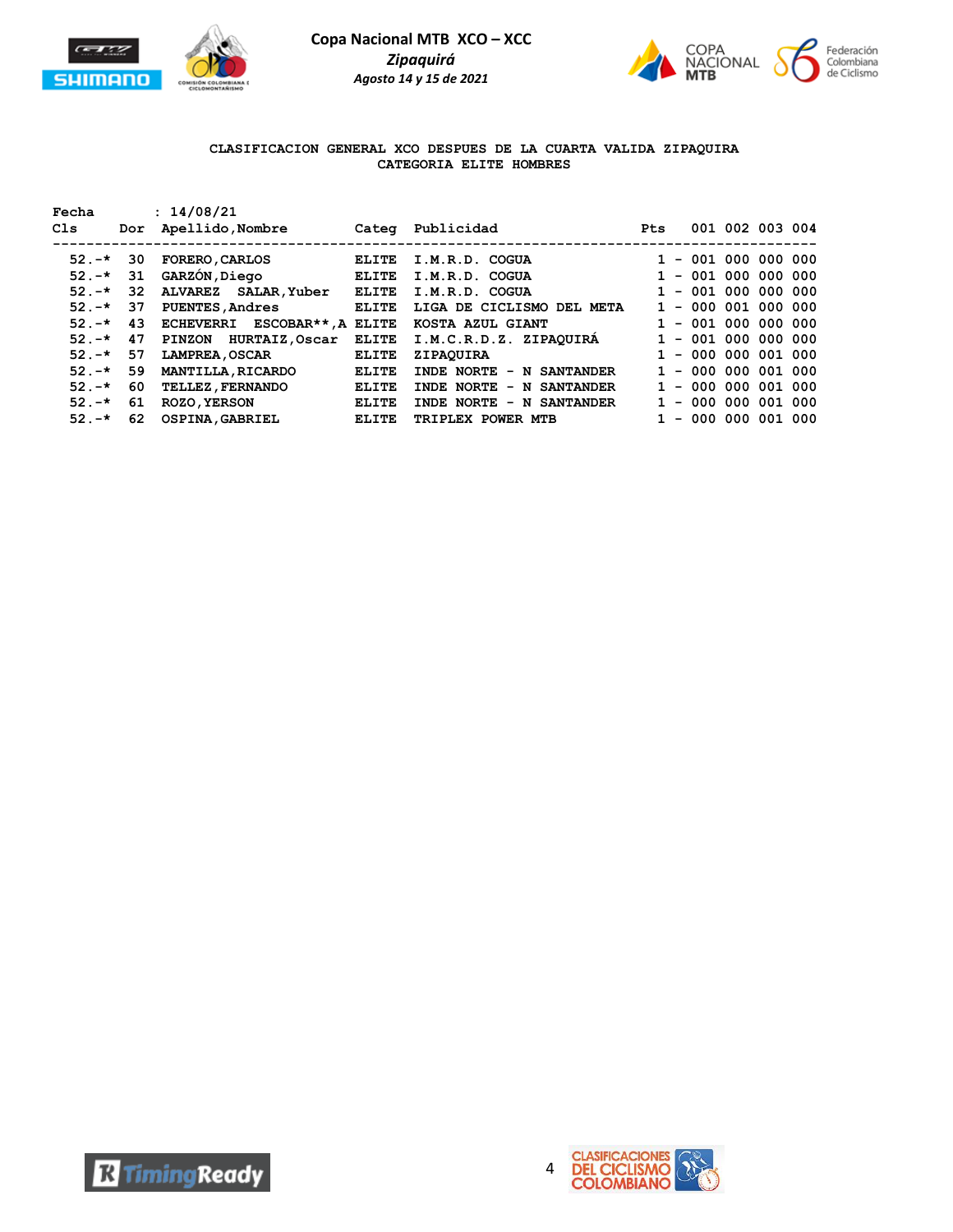



#### **CLASIFICACION CUARTA VALIDA XCO ZIPAQUIRA CATEGORIA DAMAS PREJUVENIL**

**Fecha : 15/08/21**

| Cls            | Dor Apellido, Nombre     | Categ         | Publicidad                    | Tiempos  | Diferencia   |
|----------------|--------------------------|---------------|-------------------------------|----------|--------------|
| 1              | 5009 ROBAYO, Ana         | D-PREJ        | CONSIGNACION IMPRESA          | 00:43:37 |              |
| $\overline{2}$ | 5024 GAVIRIA, Daniela    | D-PREJ        | <b>GW SHIMANO</b>             | 00:43:59 | $22$ seg.    |
| 3              | 5007 GUZMAN, Engels      | D-PREJ        | I.M.R.D. COTA                 | 00:44:02 | $25$ seq.    |
| 4              | 5002 QUINTERO, Shara     | D-PREJ        | <b>SOACHA</b><br>I.M.R.D.     | 00:45:17 | $1:40$ min.  |
| 5              | 5012 CORTES, Salome      | D-PREJ        | IMRD TOCANCIPA                | 00:45:47 | $2:10$ min.  |
| 6              | 5025 LADINO, Paula       | $D-PREJ$      | IMRD CHIA                     | 00:47:47 | $4:10$ min.  |
| 7              | 5001 GOMEZ, Karem        | <b>D-PREJ</b> | <b>BIKING VILLAGE</b>         | 00:48:05 | $4:28$ min.  |
| 8              | 5017 TIUSABA, Heimy      | <b>D-PREJ</b> | I.M.R.D.<br><b>SOACHA</b>     | 00:52:26 | $8:49$ min.  |
| 9              | 5003 RODRIGUEZ, Luisa    | D-PREJ        | <b>RORO</b>                   | 00:52:57 | $9:20$ min.  |
| 10             | 5014 AMAYA, Valeria      | D-PREJ        | <b>GUEPARDOS</b>              | 00:53:41 | $10:04$ min. |
| 11             | 5022 BUSTAMANTE, Nicolle | D-PREJ        | <b>VALLE</b>                  | 00:54:16 | $10:39$ min. |
| 12             | 5011 HENAO, Maria        | D-PREJ        | <b>INOUEBRANTABLES</b><br>BTT | 00:58:44 | $15:07$ min. |
| 13             | 5016 MELO, Brenda        | D-PREJ        | LYCANS TOLIMA<br>CLUB         | 00:59:02 | $15:25$ min. |
| 14             | 5008 NARANJO, Paula      | D-PREJ        | CLUB LYCANS TOLIMA            | 01:00:32 | $16:55$ min. |

**Corredores clasificados : 14**

**Corredores retirados (DNF)**

 **--------------------------------------------------------------------------- 5008 PAZ,Lina D-PREJ IMRD TOCANCIPA (DNF)**



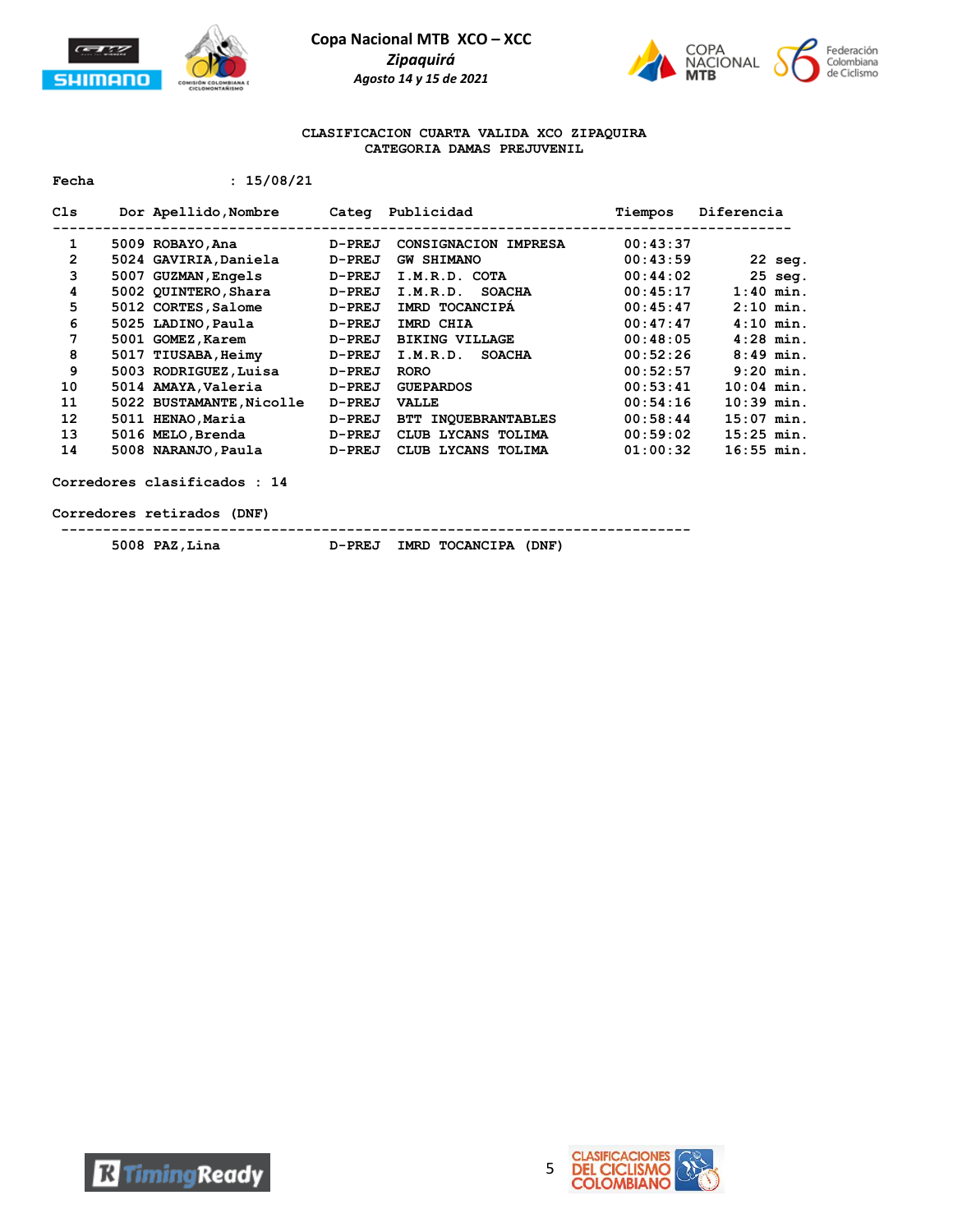



## **CLASIFICACION GENERAL XCO DESPUES DE LA CUARTA VALIDA ZIPAQUIRA CATEGORIA DAMAS PREJUVENIL**

| Fecha          | : 15/08/21                 |               |                           |            |                          |                        |  |
|----------------|----------------------------|---------------|---------------------------|------------|--------------------------|------------------------|--|
| Cls<br>Dor     | Apellido,Nombre            |               | Categ Publicidad          | <b>Pts</b> |                          | 001 002 003 004        |  |
|                |                            |               |                           |            |                          |                        |  |
| $1. - 5007$    | <b>GUZMAN, Engels</b>      | <b>D-PREJ</b> | I.M.R.D. COTA             |            |                          | 146 - 040 040 033 033  |  |
| $2 - 5002$     | <b>QUINTERO, Shara</b>     | D-PREJ        | I.M.R.D.<br><b>SOACHA</b> |            |                          | 135 - 036 033 036 030  |  |
| $3. - 5001$    | <b>GOMEZ, Karem</b>        | D-PREJ        | <b>BIKING VILLAGE</b>     |            |                          | 132 - 033 036 040 023  |  |
| $4. - 5009$    | ROBAYO, Ana                | <b>D-PREJ</b> | CONSIGNACION IMPRESA      |            |                          | 123 - 030 023 030 040  |  |
| $5. - 5017$    | <b>TIUSABA, Heimy</b>      | <b>D-PREJ</b> | I.M.R.D.<br><b>SOACHA</b> |            |                          | 101 - 027 030 023 021  |  |
| $6. - 5012$    | CORTES, Salome             | D-PREJ        | IMRD TOCANCIPA            |            |                          | 96 - 017 027 025 027   |  |
| $7. - 5011$    | HENAO, Maria               | <b>D-PREJ</b> | BTT INQUEBRANTABLES       |            |                          | 70 - 021 021 015 013   |  |
| $8 - 5024$     | GAVIRIA, Daniela           | D-PREJ        | <b>GW SHIMANO</b>         |            |                          | 63 - 000 000 027 036   |  |
| $9 - 5003$     | RODRIGUEZ, Luisa           | D-PREJ        | <b>RORO</b>               |            |                          | $62 - 023 009 011 019$ |  |
| $10.-5025$     | LADINO, Paula              | D-PREJ        | IMRD CHIA                 |            |                          | 46 - 000 000 021 025   |  |
| $11. - 5014$   | AMAYA, Valeria             | D-PREJ        | <b>GUEPARDOS</b>          |            |                          | 46 - 019 000 010 017   |  |
| $12 - 5016$    | MELO, Brenda               | D-PREJ        | CLUB LYCANS TOLIMA        |            |                          | 30 - 000 010 009 011   |  |
| $13.-*5010$    | CASTRO, Maria              | <b>D-PREJ</b> | BTT INQUEBRANTABLES       |            |                          | 30 - 015 015 000 000   |  |
| $13.-*5019$    | TELLEZ, Luna               | <b>D-PREJ</b> | <b>MAPACHES</b>           |            |                          | 30 - 000 013 017 000   |  |
| $15. - 5008$   | NARANJO, Paula             | <b>D-PREJ</b> | CLUB LYCANS TOLIMA        |            |                          | 28 - 010 000 008 010   |  |
| $16. - 5018$   | RAMOS, Sara                | D-PREJ        | TEAM MANZUR               |            |                          | 28 - 011 017 000 000   |  |
| $17. - 5022$   | <b>BUSTAMANTE, Nicolle</b> | <b>D-PREJ</b> | <b>VALLE</b>              |            |                          | 26 - 000 011 000 015   |  |
| $18.-*5006$    | TORRES, Isabella           | <b>D-PREJ</b> | CLUB MINERO AMAGA         |            |                          | 25 - 025 000 000 000   |  |
| $18. - * 5023$ | MONSALVE, Manuela          | <b>D-PREJ</b> | CLUB CORAZON CICLISTICO   |            |                          | 25 - 000 025 000 000   |  |
| $20.-*5020$    | MEDINA, Gabriela           | <b>D-PREJ</b> | CANA TRAPICH INDERPALMIRA |            |                          | 19 - 000 019 000 000   |  |
| $20. -*5026$   | ROMERO, Karold Jised       | D-PREJ        | LICI META                 | 19         | $\overline{\phantom{a}}$ | 000 000 019 000        |  |
| $22. - * 5015$ | DELGADO, Ana               | D-PREJ        | LIGA CICLISMO DE NARIÑO   | 13         |                          | $-013000000000$        |  |
| $22. - *5099$  | PUENTES, Valentina         | D-PREJ        | INDE NORTE -N SANTANDER   |            |                          | 13 - 000 000 013 000   |  |
| $24 - 5021$    | PALACIO, Manuela           | <b>D-PREJ</b> | CLUB RUEDA LIBRE          |            |                          | 12 - 000 007 005 000   |  |
| $25. - 5005$   | GIRON, Ana                 | <b>D-PREJ</b> | TEAM DARWIN VALENCIA      |            |                          | $8 - 000 008 000 000$  |  |
| $26. - 5029$   | PAEZ, Lina                 | D-PREJ        | IMRD TOCANCIPA            | 7          |                          | $-000000007000$        |  |
| $27. - 5028$   | GARAY, Sabdy               | D-PREJ        | LICI META                 |            |                          | $6 - 000 000 006 000$  |  |
| $28 - 5004$    | LEMUS, Estefani            | D-PREJ        | CLUB LYCANS TOLIMA        |            |                          | $4 - 000000004000$     |  |
|                |                            |               |                           |            |                          |                        |  |



**R** Timing Ready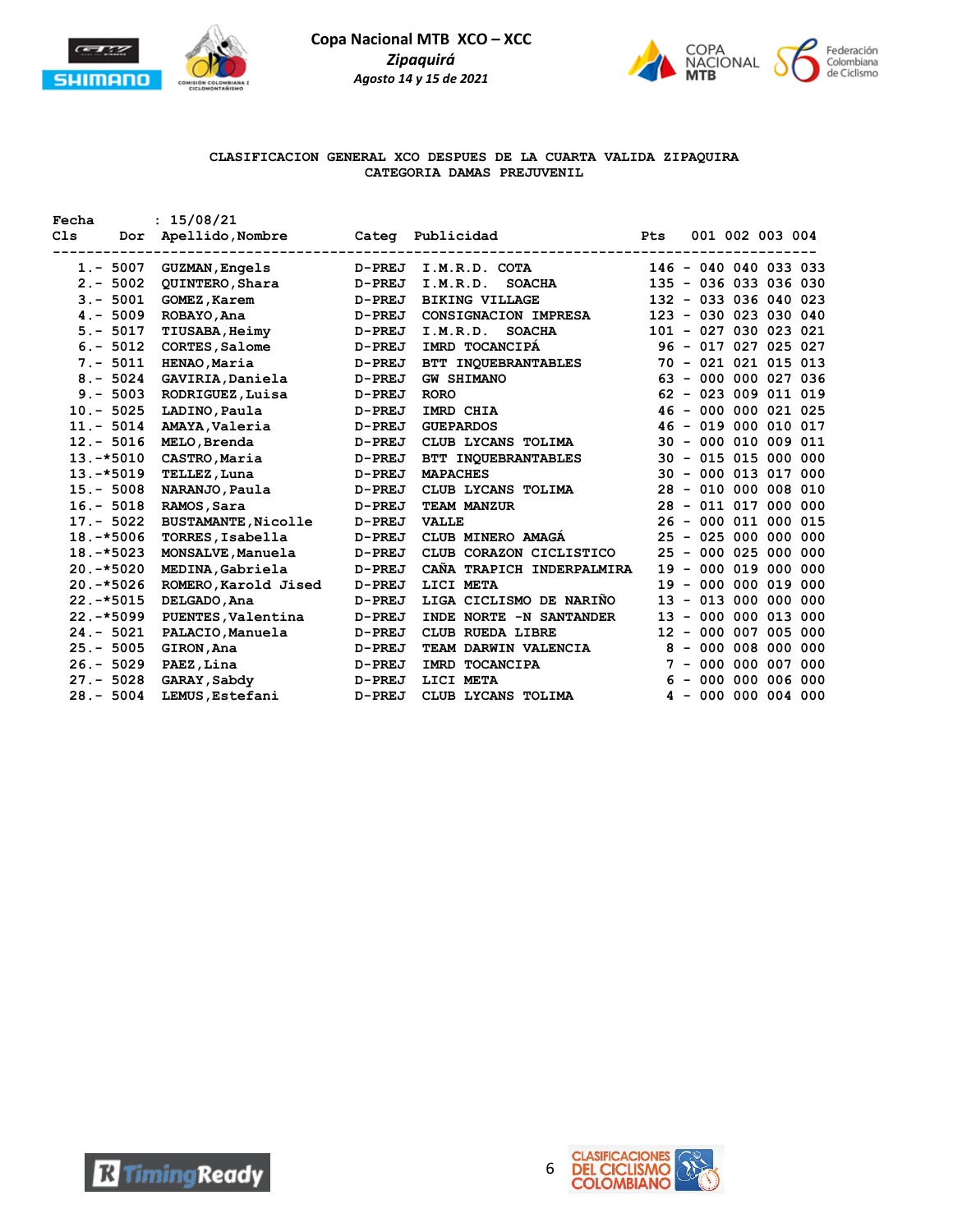



#### **CLASIFICACION CUARTA VALIDA XCO ZIPAQUIRA CATEGORIA PREJUVENIL A**

| Fecha          |     | : 15/08/21                |               |                           |          |              |
|----------------|-----|---------------------------|---------------|---------------------------|----------|--------------|
| C1s            |     | Dor Apellido, Nombre      | Categ         | Publicidad                | Tiempos  | Diferencia   |
| 1              |     | 401 HERNANDEZ, Jairo      | <b>PREJ-A</b> | <b>BIKING VILLAGE</b>     | 00:56:34 |              |
| $\overline{2}$ |     |                           | <b>PREJ-A</b> | SIN FRONTERAS SEVILLA     | 00:56:59 |              |
|                |     | 425 CARDONA, Jean         |               |                           |          | 25 seg.      |
| 3              |     | 419 BENAVIDES, Juan       | PREJ-A        | LIGA CICLISMO DE NARIÑO   | 00:57:04 | 30 seg.      |
| 4              |     | 430 NELBER, Daniel        | PREJ-A        | AL CALDAS BOYACA TALENTOS | 01:00:04 | $3:30$ min.  |
| 5              |     | 442 CRUZ, Jeferson        | <b>PREJ-A</b> | SOACHA MTB IMRDS TEAM     | 01:00:14 | $3:40$ min.  |
| 6              |     | 408 PERILLA, Pio          | PREJ-A        | CLUB LYCANS TOLIMA        | 01:00:14 | $3:40$ min.  |
| 7              |     | 434 DIAZ, Juan            | PREJ-A        | EFD SESQUILE RIDERS       | 01:01:46 | $5:12$ min.  |
| 8              |     | 411 AGUILAR, Samuel       | PREJ-A        | I.M.C.R.D.Z. ZIPAQUIRA    | 01:01:57 | $5:23$ min.  |
| 9              |     | 423 ALARCON, Javier       | PREJ-A        | SIN FRONTERAS SEVILLA     | 01:02:52 | $6:18$ min.  |
| 10             |     | 412 VIAFARA, Hover        | PREJ-A        | I.M.C.R.D.Z. ZIPAQUIRA    | 01:03:16 | $6:42$ min.  |
| 11             |     | 409 MENDEZ, Julian        | PREJ-A        | CLUB LYCANS TOLIMA        | 01:04:46 | $8:12$ min.  |
| 12             |     | 443 ALMEIDA, Juan Esteban | PREJ-A        | <b>BOGOTA</b>             | 01:05:29 | $8:55$ min.  |
| 13             |     | 403 HERNANDEZ, Camilo     | PREJ-A        | CICLOMONTAÑEROS SOACHA    | 01:06:06 | $9:32$ min.  |
| 14             |     | 427 MICOLTA, Santiago     | PREJ-A        | CICLISMO MOUNTANCATS MTC  | 01:08:01 | $11:27$ min. |
| 15             |     | 413 RODRIGUEZ, Daniel     | PREJ-A        | I.M.C.R.D.Z. ZIPAOUIRA    | 01:10:41 | $14:07$ min. |
| 16             | 417 | <b>BRAVO, Felipe</b>      | PREJ-A        | CLUB MINERO AMAGA         | 01:12:33 | $15:59$ min. |
| 17             | 407 | CAÑÓN, Sergio             | <b>PREJ-A</b> | EOUIPO HW. RORO           | 01:12:44 | $16:10$ min. |
| 18             | 405 | JIMENEZ, David            | PREJ-A        | I.M.R.D. COGUA            | 01:14:22 | $17:48$ min. |
| 19             |     | 404 CAÑAS, Emanuel        | PREJ-A        | VALERIA MONTREX CLUB      | 01:20:13 | $23:39$ min. |
| 20             |     | 426 RAMIREZ, Jean         | PREJ-A        | SIN FRONTERAS SEVILLA     | 01:23:30 | $26:56$ min. |
| 21             |     | 429 PUENTES, Adrian       | <b>PREJ-A</b> | <b>GUEPARDOS EFD TEAM</b> | 01:23:30 | $26:56$ min. |
| 22             |     | 406 ACERO, Carlos         | PREJ-A        | I.M.R.D. COGUA            | 01:26:01 | $29:27$ min. |
|                |     |                           |               |                           |          |              |

**Corredores clasificados : 22**

**Corredores retirados (DNF) 415 - 430**



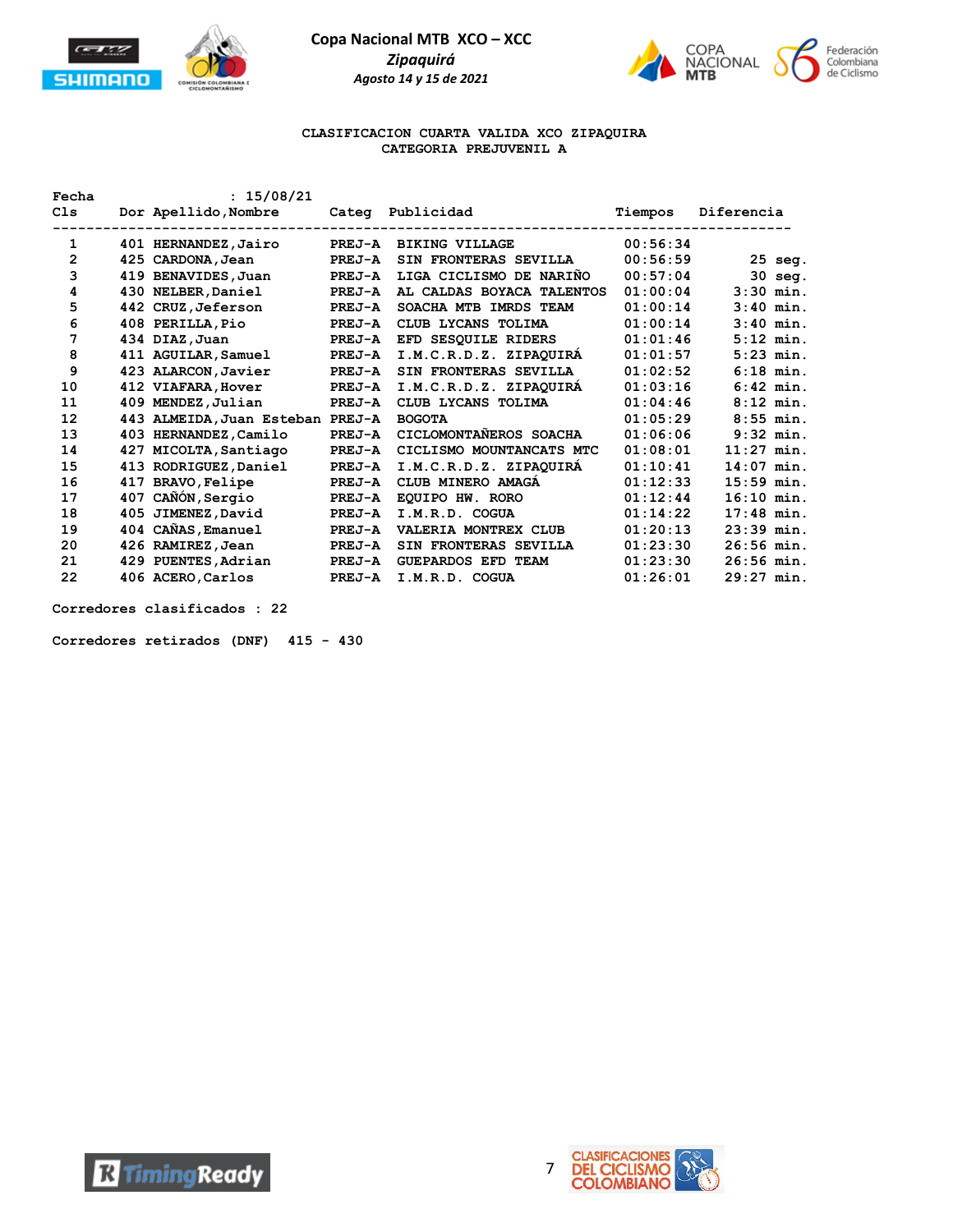



# **CLASIFICACION GENERAL XCO DESPUES DE LA CUARTA VALIDA ZIPAQUIRA CATEGORIA PREJUVENIL A**

| Fecha        |     | : 15/08/21              |               |                           |              |        |  |                       |  |
|--------------|-----|-------------------------|---------------|---------------------------|--------------|--------|--|-----------------------|--|
| C1s          | Dor | Apellido, Nombre        | Categ         | Publicidad                | Pts          |        |  | 001 002 003 004       |  |
| 1.-          | 401 | HERNANDEZ, Jairo        | <b>PREJ-A</b> | <b>BIKING VILLAGE</b>     |              |        |  | 142 - 033 036 033 040 |  |
| $2 -$        | 425 | CARDONA, Jean           | <b>PREJ-A</b> | SIN FRONTERAS SEVILLA     |              |        |  | 136 - 040 033 027 036 |  |
| $3 -$        | 419 | BENAVIDES, Juan         | <b>PREJ-A</b> | LIGA CICLISMO DE NARINO   |              |        |  | 124 - 036 030 025 033 |  |
| $4. -$       | 403 | HERNANDEZ, Camilo       | <b>PREJ-A</b> | CICLOMONTANEROS SOACHA    |              |        |  | 114 - 027 040 036 011 |  |
| $5. -$       | 412 | <b>VIAFARA, Hover</b>   | <b>PREJ-A</b> | I.M.C.R.D.Z. ZIPAQUIRA    |              |        |  | 82 - 021 025 019 017  |  |
| $6 -$        | 408 | PERILLA, Pio            | <b>PREJ-A</b> | CLUB LYCANS TOLIMA        |              |        |  | 71 - 008 021 017 025  |  |
| $7 -$        | 430 | NELBER, Daniel          | <b>PREJ-A</b> | AL CALDAS BOYACA TALENTOS |              |        |  | 70 - 000 027 013 030  |  |
| $8 -$        | 409 | MENDEZ, Julian          | <b>PREJ-A</b> | CLUB LYCANS TOLIMA        |              |        |  | 70 - 019 015 021 015  |  |
| $9. -$       | 411 | AGUILAR, Samuel         | <b>PREJ-A</b> | I.M.C.R.D.Z. ZIPAQUIRA    |              |        |  | 66 - 011 023 011 021  |  |
| $10. -$      | 415 | VELASQUEZ, Duham        | <b>PREJ-A</b> | TEAM SPECIALIZED TUGO     |              |        |  | 65 - 025 000 040 000  |  |
| $11. -$      | 442 | CRUZ, Jeferson          | <b>PREJ-A</b> | SOACHA MTB IMRDS TEAM     |              |        |  | 57 - 000 000 030 027  |  |
| $12 -$       | 423 | ALARCON, Javier         | PREJ-A        | SIN FRONTERAS SEVILLA     |              |        |  | 55 - 015 011 010 019  |  |
| $13. -$      | 434 | DIAZ, Juan              | <b>PREJ-A</b> | EFD SESQUILE RIDERS       |              |        |  | 46 - 000 000 023 023  |  |
| $14. -$      | 405 | JIMENEZ, David          | <b>PREJ-A</b> | I.M.R.D. COGUA            |              |        |  | 30 - 007 008 009 006  |  |
| $15. -$      | 414 | CASTRO, Santiago        | PREJ-A        | TEAM SPECIALIZED TUGO     |              |        |  | 30 - 030 000 000 000  |  |
| $16. -$      | 417 | <b>BRAVO, Felipe</b>    | <b>PREJ-A</b> | CLUB MINERO AMAGA         |              |        |  | 29 - 006 000 015 008  |  |
| $17. -$      | 422 | <b>RIVERA, Andres</b>   | <b>PREJ-A</b> | CAÑA Y TRAPICHE PALMIRA   |              |        |  | 23 - 023 000 000 000  |  |
| $18. -$      | 402 | ARIAS, Juan             | <b>PREJ-A</b> | INDEPENDIENTE             |              |        |  | 21 - 001 019 001 000  |  |
| $19. -$      | 413 | RODRIGUEZ, Daniel       | <b>PREJ-A</b> | I.M.C.R.D.Z. ZIPAQUIRA    | 19           |        |  | $-010000000009$       |  |
| $20 -$       | 429 | PUENTES, Adrian         | <b>PREJ-A</b> | <b>GUEPARDOS EFD TEAM</b> |              |        |  | 18 - 000 010 005 003  |  |
| $21. -* 416$ |     | MOJICA, Juan            | <b>PREJ-A</b> | <b>JG SPORT TRAINING</b>  |              |        |  | 17 - 017 000 000 000  |  |
| $21. -* 432$ |     | PLAZA, Santiago         | <b>PREJ-A</b> | URREA BIKERS CLUB         |              |        |  | 17 - 000 017 000 000  |  |
| $23 -$       | 443 | ALMEIDA, Juan Esteban   | PREJ-A        | <b>BOGOTA</b>             |              |        |  | 13 - 000 000 000 013  |  |
| $24. -$      | 427 | MICOLTA, Santiago       | <b>PREJ-A</b> | CICLISMO MOUNTANCATS MTC  | 13           |        |  | $-003000000010$       |  |
| $25. -* 418$ |     | <b>CHITAN, Andres</b>   | <b>PREJ-A</b> | LIGA CICLISMO DE NARINO   |              |        |  | 13 - 013 000 000 000  |  |
| $25. -* 431$ |     | PEREZ, Daniel           | <b>PREJ-A</b> | DEPORTIVO PEÑAS BLANCAS   |              |        |  | 13 - 000 013 000 000  |  |
| $27. -$      | 407 | CAÑÓN, Sergio           | <b>PREJ-A</b> | EQUIPO HW. RORO           |              |        |  | 12 - 001 000 004 007  |  |
| $28. -$      | 406 | ACERO, Carlos           | PREJ-A        | I.M.R.D. COGUA            |              |        |  | 12 - 001 006 003 002  |  |
| $29. -$      | 410 | GOMEZ, Julian           | <b>PREJ-A</b> | I.M.C.R.D.Z. ZIPAQUIRA    |              |        |  | 11 - 004 007 000 000  |  |
| $30 -$       | 404 | CAÑAS, Emanuel          | <b>PREJ-A</b> | VALERIA MONTREX CLUB      |              |        |  | 10 - 005 000 000 005  |  |
| $31. -* 424$ |     | GOMEZ, Juan             | <b>PREJ-A</b> | SIN FRONTERAS SEVILLA     |              |        |  | $9 - 009 000 000 000$ |  |
| $31. -* 428$ |     | CRUZ, Juan David        | <b>PREJ-A</b> | TEAM DARWIN VALENCIA      | 9            |        |  | - 000 009 000 000     |  |
| $33 -$       | 439 | <b>GUTIERREZ, Gener</b> | <b>PREJ-A</b> | LICI META                 |              |        |  | $8 - 000 000 008 000$ |  |
| $34. -$      | 437 | CASTRO, Juan Diego      | <b>PREJ-A</b> | LICI META                 |              |        |  | 7 - 000 000 007 000   |  |
| $35. -$      | 426 | RAMIREZ, Jean           | <b>PREJ-A</b> | SIN FRONTERAS SEVILLA     | 6            |        |  | $-002000000004$       |  |
| $36. -* 362$ |     | ALMEIDA, Juan           | <b>PREJ-A</b> | <b>BOGOTA</b>             | 6            | $\sim$ |  | 000 000 006 000       |  |
| $36. -* 421$ |     | PRADA, Santiago         | <b>PREJ-A</b> | CLUB LYCANS TOLIMA        | 6            | $\sim$ |  | 000 005 001 000       |  |
| $38. -$      | 436 | FAJARDO, Maicol         | <b>PREJ-A</b> | LICI META                 |              |        |  | $2 - 000000002000$    |  |
| $39. -* 420$ |     | ROSERO, Santiago        | <b>PREJ-A</b> | BTT INQUEBRANTABLES QUIN  | $\mathbf{1}$ |        |  | $-001000000000$       |  |
| $39. -* 435$ |     | RAMIREZ, Miguel         | <b>PREJ-A</b> | LICI META                 |              | $1 -$  |  | 000 000 001 000       |  |
| $39. -* 438$ |     | LEIVA, Brahian          | <b>PREJ-A</b> | LICI META                 |              |        |  | $1 - 000 000 001 000$ |  |
| $39. -* 440$ |     | ALVARADO, Samuel        | <b>PREJ-A</b> | <b>CLUB HURACANES</b>     | $\mathbf{1}$ |        |  | $-000000001000$       |  |
| $39. -* 441$ |     | MARTINEZ, Jorge         | <b>PREJ-A</b> | <b>CLUB HURACANES</b>     |              |        |  | $1 - 000 000 001 000$ |  |



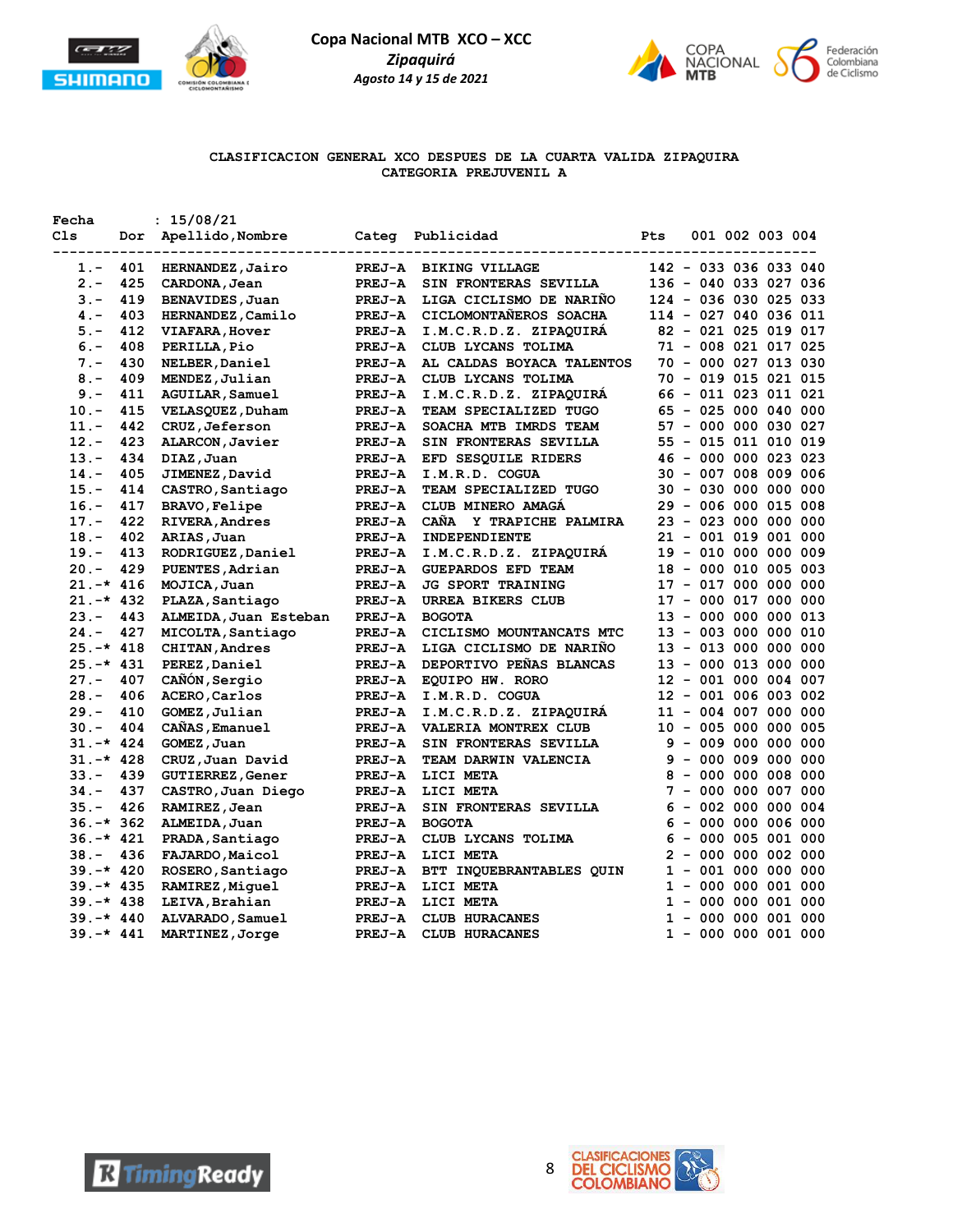



#### **CLASIFICACION CUARTA VALIDA XCO ZIPAQUIRA CATEGORIA PREJUVENIL B**

| Fecha           | : 15/08/21                       |               |                             |          |              |
|-----------------|----------------------------------|---------------|-----------------------------|----------|--------------|
| C <sub>1s</sub> | Dor Apellido, Nombre             | Categ         | Publicidad                  | Tiempos  | Diferencia   |
| 1               | 306 HERNANDEZ, ANGEL             | PREJ-B        | AMPRO PALMETO-TOCANCIPA     | 00:47:32 |              |
| $\mathbf{2}$    | 312 GÓMEZ, NESTOR                | PREJ-B        | INDEPENDIENTE               | 00:49:57 | $2:25$ min.  |
| 3               | 328 SALAZAR, CARLOS              | <b>PREJ-B</b> | I.M.C.R.D.Z. ZIPAQUIRA      | 00:50:50 | $3:18$ min.  |
| 4               | 332 GOMEZ, ANTONIO               | PREJ-B        | TEAM SPECIALIZED TUGO       | 00:50:54 | $3:22$ min.  |
| 5               | 330 CASTRO, JOHAN                | PREJ-B        | I.M.C.R.D.Z. ZIPAQUIRA      | 00:52:15 | $4:43$ min.  |
| 6               | 323 COLMENARES, JUAN             | <b>PREJ-B</b> | EQUIPO HW. RORO             | 00:52:32 | $5:00$ min.  |
| 7               | 339 GOMEZ, JOHAN                 | PREJ-B        | P CESAR RESTREPO FREEVIA    | 00:53:15 | $5:43$ min.  |
| 8               | 319 MURCIA, JAIDER               | PREJ-B        | I.M.R.D. COGUA              | 00:53:34 | $6:02$ min.  |
| 9               | 331 MOLANO, SANTIAGO             | PREJ-B        | I.M.C.R.D.Z. ZIPAOUIRA      | 00:54:01 | $6:29$ min.  |
| 10              | 356 GUERRERO, Brandon            | <b>PREJ-B</b> | TEAM DARWIN VALENCIA        | 00:54:06 | $6:34$ min.  |
| 11              | 321 VARGAS, Felipe               | PREJ-B        | TALENTOS ALCALDIA CALDAS    | 00:54:06 | $6:34$ min.  |
| 12              | 329 SANCHEZ, JULIAN              | PREJ-B        | I.M.C.R.D.Z. ZIPAQUIRA      | 00:55:39 | $8:07$ min.  |
| 13              | 322 JIMENEZ, JONATHAN            | PREJ-B        | EQUIPO HW. RORO             | 00:55:47 | $8:15$ min.  |
| 14              | 316 VASQUEZ, DAVID               | PREJ-B        | CLUB CAÑA<br>Y TRAPICHE PAL | 00:56:17 | $8:45$ min.  |
| 15              | 334 SANDOVAL, SANTIAGO           | PREJ-B        | ADVENTURE MADRID MTB        | 00:56:46 | $9:14$ min.  |
| 16              | 335 GARZON, JUAN                 | PREJ-B        | <b>CLUB APEX</b>            | 00:57:05 | $9:33$ min.  |
| 17              | 367 JIMENEZ, Brayan Sneid PREJ-B |               | <b>BOGOTA</b>               | 00:57:39 | $10:07$ min. |
| 18              | 305 ARRAZOLA, JOSE               | PREJ-B        | I.M.R.D. COTA               | 00:57:39 | $10:07$ min. |
| 19              | 326 MONTILLA, ANGEL              | PREJ-B        | TEAM DARWIN VALENCIA        | 00:58:10 | $10:38$ min. |
| 20              | 307 MURCIA, JAVIER               | PREJ-B        | <b>BIKING VILLAGE</b>       | 00:59:06 | $11:34$ min. |
| 21              | 324 RODRIGUEZ, DAVID             | PREJ-B        | EQUIPO HW. RORO             | 01:00:02 | $12:30$ min. |
| 22              | 318 AGUILAR, JUAN                | PREJ-B        | I.M.R.D. COGUA              | 01:00:30 | $12:58$ min. |
| 23              | 364 BENAVIDES, Jaider Ale PREJ-B |               | I.M.R.D. ZIPAQUIRA          | 01:00:35 | $13:03$ min. |
| 24              | 366 CANDIL, Juan Sebastia PREJ-B |               | CICLO FORTALEZA             | 01:01:40 | $14:08$ min. |
| 25              | 315 VASQUEZ, CESAR               | PREJ-B        | VALERIA MONTREX CLUB        | 01:02:15 | $14:43$ min. |
| 26              | 365 TORQUICA, Johan Esteb PREJ-B |               | IMRD CHIA RIDERS            | 01:02:59 | $15:27$ min. |
| 27              | 320 OTALORA, DUBAN               | PREJ-B        | I.M.R.D. COGUA              | 01:03:43 | $16:11$ min. |
| 28              | 309 SANTAMARIA, Julian           | PREJ-B        | <b>GUEPARDOS</b>            | 01:03:44 | $16:12$ min. |
| 29              | 350 ZAPATA, Alejandro            | PREJ-B        | <b>GW SHIMANO</b>           | 01:04:31 | $16:59$ min. |
| 30              | 325 RODRIGUEZ, JONATHAN          | PREJ-B        | <b>RORO</b>                 | 01:05:35 | $18:03$ min. |
| 31              | 310 MORENO, LUIS                 | PREJ-B        | IMRD SOACHA CICLO SOACHA    | 01:05:56 | $18:24$ min. |
| 32              | 360 PATIÑO, Rafael               | PREJ-B        | SOACHA MTB IMRDS TEAM       | 01:06:41 | $19:09$ min. |
| 33              | 327 MUÑOZ, LUIS                  | PREJ-B        | TEAM DARWIN VALENCIA-POPA   | 01:09:27 | $21:55$ min. |
| 34              | 343 AGUILAR, Daniel              | PREJ-B        | <b>VALLE</b>                | 01:15:42 | $28:10$ min. |
| 35              | 344 GUZMAN, BrandOn              | <b>PREJ-B</b> | I.M.R.D. SOACHA             | -1 VTA   |              |

**Corredores clasificados : 35**

**Corredores retirados (DNF) 308 – 351 -361 ----------------------------------------------------------------------------**



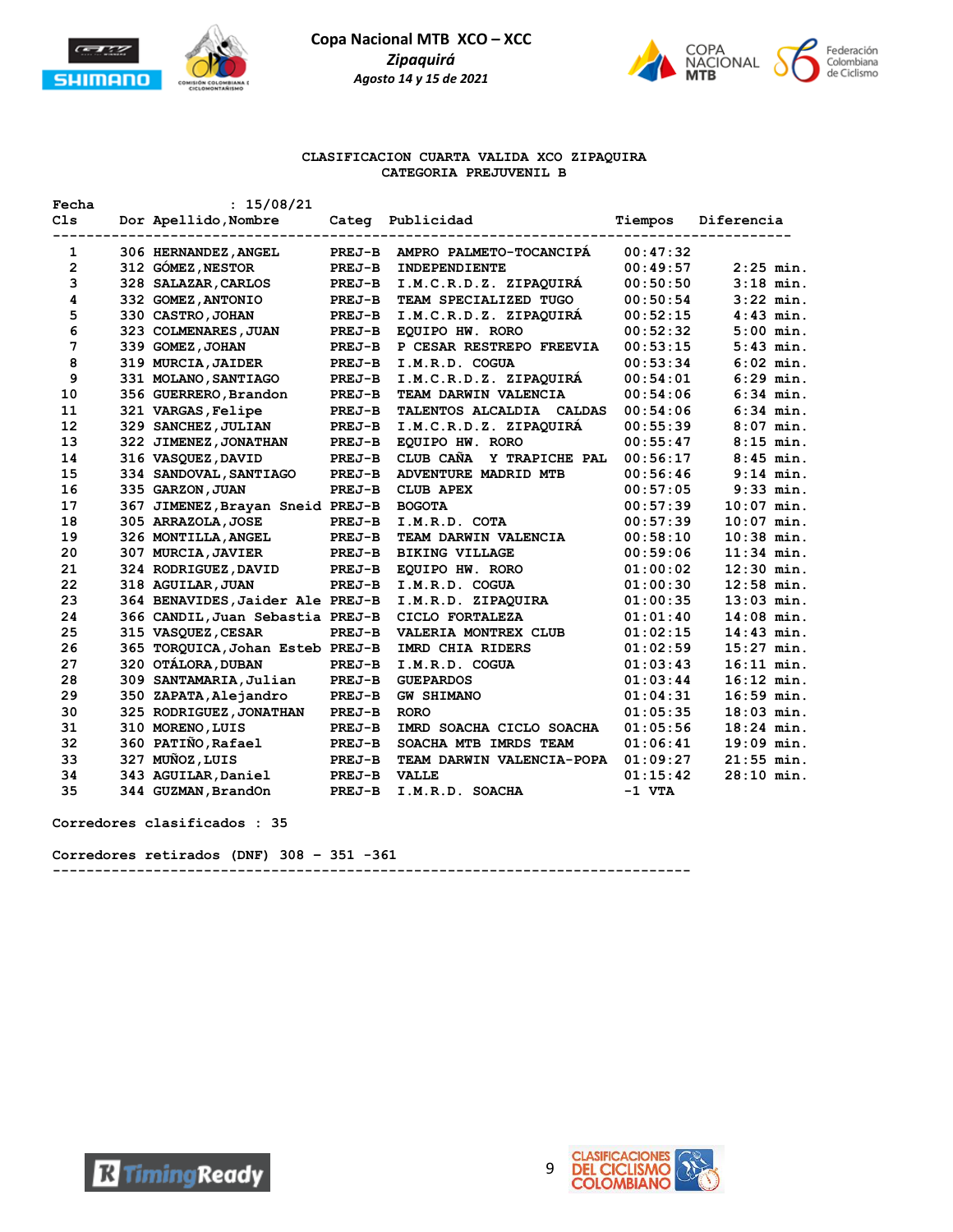



**CLASIFICACION GENERAL XCO DESPUES DE LA CUARTA VALIDA ZIPAQUIRA CATEGORIA PREJUVENIL B**

| Fecha           |     | : 15/08/21                     |               |                           |     |  |                        |                       |
|-----------------|-----|--------------------------------|---------------|---------------------------|-----|--|------------------------|-----------------------|
| Cls             |     | Dor Apellido, Nombre           |               | Categ Publicidad          | Pts |  | 001 002 003 004        |                       |
| --------------- |     | ----------------               |               |                           |     |  |                        |                       |
| $1.-$           | 306 | <b>HERNANDEZ, ANGEL</b>        | <b>PREJ-B</b> | AMPRO PALMETO-TOCANCIPA   |     |  | 146 - 030 036 040 040  |                       |
| $2. -$          | 332 | <b>GOMEZ, ANTONIO</b>          | <b>PREJ-B</b> | TEAM SPECIALIZED TUGO     |     |  | 113 - 033 023 027 030  |                       |
| $3 -$           | 339 | <b>GOMEZ, JOHAN</b>            | <b>PREJ-B</b> | P CESAR RESTREPO FREEVIA  |     |  | 109 - 040 025 021 023  |                       |
| 4. –            | 312 | <b>GOMEZ, NESTOR</b>           | <b>PREJ-B</b> | INDEPENDIENTE             |     |  | 109 - 027 033 013 036  |                       |
| $5. -$          | 330 | <b>CASTRO, JOHAN</b>           | <b>PREJ-B</b> | I.M.C.R.D.Z. ZIPAQUIRA    |     |  | 92 - 023 019 023 027   |                       |
| $6. -$          | 334 | SANDOVAL, SANTIAGO             | <b>PREJ-B</b> | ADVENTURE MADRID MTB      |     |  | 84 - 021 021 033 009   |                       |
| $7 -$           | 308 | <b>ANTONIO, DIEGO</b>          | <b>PREJ-B</b> | TALENTOS ALCALDIA CALDAS  |     |  | 81 - 005 040 036 000   |                       |
| $8 -$           | 316 | <b>VASQUEZ, DAVID</b>          | <b>PREJ-B</b> | CLUB CAÑA Y TRAPICHE PAL  |     |  | 81 - 025 027 019 010   |                       |
| $9. -$          | 319 | <b>MURCIA, JAIDER</b>          | <b>PREJ-B</b> | I.M.R.D. COGUA            |     |  | 64 - 011 017 015 021   |                       |
| $10. -$         | 328 | SALAZAR, CARLOS                | <b>PREJ-B</b> | I.M.C.R.D.Z. ZIPAQUIRA    |     |  | 63 - 006 013 011 033   |                       |
| $11. -$         | 323 | <b>COLMENARES, JUAN</b>        | <b>PREJ-B</b> | EQUIPO HW. RORO           |     |  | $60 - 010 000 025 025$ |                       |
| $12. -$         | 356 | GUERRERO, Brandon              | $PREJ-B$      | TEAM DARWIN VALENCIA      |     |  | 47 - 000 000 030 017   |                       |
| $13 -$          | 321 | VARGAS, Felipe                 | <b>PREJ-B</b> | TALENTOS ALCALDIA CALDAS  |     |  | 43 - 000 011 017 015   |                       |
| $14. -$         | 331 | <b>MOLANO, SANTIAGO</b>        | <b>PREJ-B</b> | I.M.C.R.D.Z. ZIPAQUIRA    |     |  | 37 - 009 008 001 019   |                       |
| $15. -$         | 336 | MENDEZ, MAICOL                 | $PREJ-B$      | <b>CLUB APEX</b>          |     |  | 36 - 036 000 000 000   |                       |
| $16. -$         | 341 | DONNEYS, Cesar                 | <b>PREJ-B</b> | URRREA BIKES CLUB         |     |  | 30 - 000 030 000 000   |                       |
| $17. -$         | 329 | SANCHEZ, JULIAN                | $PREJ-B$      | I.M.C.R.D.Z. ZIPAQUIRA    |     |  | 26 - 013 000 000 013   |                       |
| $18. -$         | 322 | <b>JIMENEZ, JONATHAN</b>       | $PREJ-B$      | EQUIPO HW. RORO           |     |  | 22 - 001 000 010 011   |                       |
| $19. -$         | 313 | <b>ESPINOSA, LEVIN</b>         | <b>PREJ-B</b> | CLUB SANTURBIKE SANTANDER |     |  | 19 - 019 000 000 000   |                       |
| $20 -$          | 335 | <b>GARZON, JUAN</b>            | $PREJ-B$      | <b>CLUB APEX</b>          |     |  | 18 - 007 000 003 008   |                       |
| $21 -$          | 326 | MONTILLA, ANGEL                | <b>PREJ-B</b> | TEAM DARWIN VALENCIA      |     |  | 18 - 002 007 004 005   |                       |
| $22 -$          | 343 | AGUILAR, Daniel                | <b>PREJ-B</b> | VALLE                     |     |  | 18 - 000 009 008 001   |                       |
| $23 -$          | 311 | <b>GAITAN, SANTIAGO</b>        | <b>PREJ-B</b> | IMRD SOACHA CICLO SOACHA  |     |  | 17 - 017 000 000 000   |                       |
| $24. -$         | 315 | <b>VASQUEZ, CESAR</b>          | <b>PREJ-B</b> | VALERIA MONTREX CLUB      |     |  | 16 - 015 000 000 001   |                       |
| $25. -$         | 349 | VALENCIA, Santiago             | <b>PREJ-B</b> | CLUB CORAZON CICLISTICO   |     |  | 15 - 000 015 000 000   |                       |
| $26. -$         | 307 | <b>MURCIA, JAVIER</b>          | <b>PREJ-B</b> | <b>BIKING VILLAGE</b>     |     |  | 14 - 008 000 002 004   |                       |
| $27. -$         | 318 | <b>AGUILAR, JUAN</b>           | <b>PREJ-B</b> | I.M.R.D. COGUA            |     |  | 13 - 001 001 009 002   |                       |
| $28. -$         | 325 | RODRIGUEZ, JONATHAN            | $PREJ-B$      | <b>RORO</b>               |     |  | 12 - 000 005 006 001   |                       |
| $29. -$         | 348 | MENDEZ, Andres                 | <b>PREJ-B</b> | CLUB CORAZON CICLISTICO   |     |  | 10 - 000 010 000 000   |                       |
| $30 -$          | 367 | JIMENEZ, Brayan Sneider PREJ-B |               | <b>BOGOTA</b>             |     |  | 7 - 000 000 000 007    |                       |
| $31 -$          | 305 | ARRAZOLA, JOSE                 | <b>PREJ-B</b> | I.M.R.D. COTA             |     |  | 7 - 000 000 001 006    |                       |
| $32 -$          | 310 | MORENO, LUIS                   | <b>PREJ-B</b> | IMRD SOACHA CICLO SOACHA  |     |  | 7 - 001 004 001 001    |                       |
| $33.-*347$      |     | PEDRAZA, Sebastian             | <b>PREJ-B</b> | LIGA DE CICLISMO DEL META |     |  | 7 - 000 006 001 000    |                       |
| $33.-*351$      |     | HERNANDEZ, Cristian            | <b>PREJ-B</b> | TWISTER BIKETR TEAM       |     |  | 7 - 000 000 007 000    |                       |
| $35. -$         | 324 | RODRIGUEZ, DAVID               | <b>PREJ-B</b> | EQUIPO HW. RORO           |     |  | $6 - 003 000 000 003$  |                       |
| $36. -$         | 360 | PATIÑO, Rafael                 | <b>PREJ-B</b> | SOACHA MTB IMRDS TEAM     |     |  | $6 - 000 000 005 001$  |                       |
| $37 -$          | 314 | <b>FIAGA, FELIPE</b>           | <b>PREJ-B</b> | CLUB SANTURBIKE SANTANDER |     |  | $4 - 004 000 000 000$  |                       |
| $38. -$         | 344 | GUZMAN, BrandOn                | $PREJ-B$      | I.M.R.D. SOACHA           |     |  | $3 - 000001001001$     |                       |
| $39. -$         | 345 | SANCHEZ, Daniel                | $PREJ-B$      | <b>VALLE</b>              |     |  | $3 - 000003000000$     |                       |
| 40.-            | 320 | OTALORA, DUBAN                 | <b>PREJ-B</b> | I.M.R.D. COGUA            |     |  | $2 - 001 000 000 001$  |                       |
| $41. -$         | 309 | SANTAMARIA, Julian             | <b>PREJ-B</b> | <b>GUEPARDOS</b>          |     |  | $2 - 000001000001$     |                       |
| 42.-            | 350 | ZAPATA, Alejandro              | <b>PREJ-B</b> | <b>GW SHIMANO</b>         |     |  | 2 - 000 000 001 001    |                       |
| 43.-            | 327 | MUÑOZ, LUIS                    | <b>PREJ-B</b> | TEAM DARWIN VALENCIA-POPA |     |  | $2 - 001 000 000 001$  |                       |
| 44.-            | 342 | YANGUAN, Juan David            | <b>PREJ-B</b> | CANA TRAPICH INDERPALMIR  |     |  | $2 - 000002000000$     |                       |
| 45.-            | 364 | BENAVIDES, Jaider Alexi PREJ-B |               | I.M.R.D. ZIPAQUIRA        |     |  | 1 - 000 000 000 001    |                       |
| 46.-            | 366 | CANDIL, Juan Sebastian         | <b>PREJ-B</b> | CICLO FORTALEZA           |     |  | $1 - 000 000 000 001$  |                       |
| $47. -$         | 365 | TORQUICA, Johan Esteban PREJ-B |               | IMRD CHIA RIDERS          |     |  | $1 - 000 000 000 001$  |                       |
| $48. -* 301$    |     | ALVAREZ, JERONIMO              | <b>PREJ-B</b> | CLUB MINERO AMAGA         |     |  | $1 - 001 000 000 000$  |                       |
| $48. -* 304$    |     | ORTEGA, ESTEBAN                | <b>PREJ-B</b> | LIGA CICLISMO DE NARINO   |     |  | $1 - 001 000 000 000$  |                       |
| 48.-* 317       |     | <b>GAMBOA, LUIS</b>            | <b>PREJ-B</b> | I.M.R.D. COGUA            |     |  | $1 - 001 000 000 000$  |                       |
| 48.-* 333       |     | SANDOVAL, FELIPE               | <b>PREJ-B</b> | ADVENTURE MADRID MTB      |     |  | $1 - 001 000 000 000$  |                       |
| $48. -* 340$    |     | RAMIREZ, SANTIAGO              | <b>PREJ-B</b> | P CESAR RESTREPO FREEVIA  |     |  | $1 - 001 000 000 000$  |                       |
| $48. -* 346$    |     | <b>MORALES, Stiven</b>         | <b>PREJ-B</b> | LIGA DE CICLISMO DEL META |     |  | $1 - 000001000000$     |                       |
| 48.-* 352       |     | GARCES, Alexander              | <b>PREJ-B</b> | SELECCION BOLIVAR         |     |  | 1 - 000 000 001 000    |                       |
| 48.-* 353       |     | VASQUEZ, Freiman               | <b>PREJ-B</b> | LICI META                 |     |  |                        | $1 - 000 000 001 000$ |
|                 |     |                                |               |                           |     |  |                        |                       |



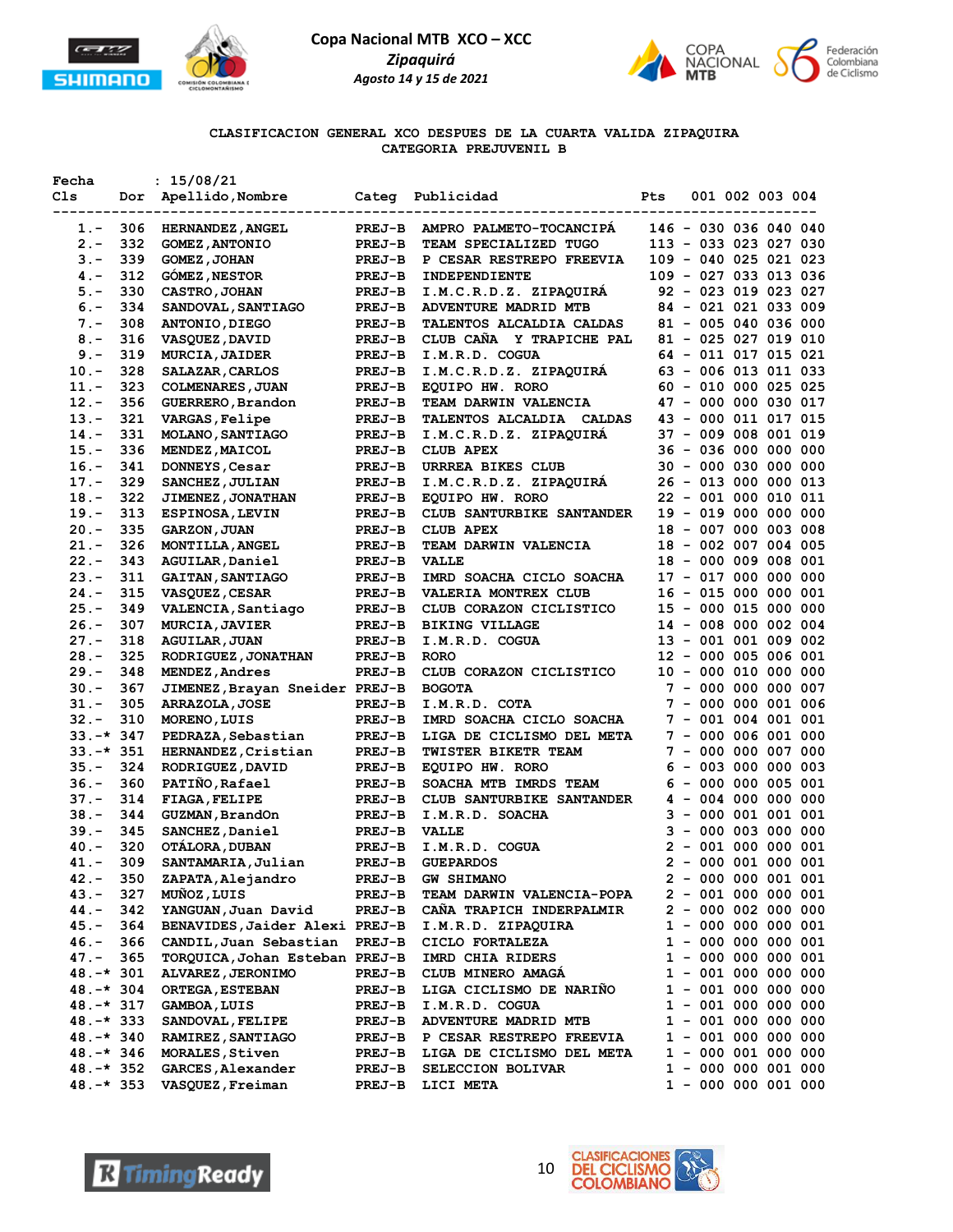



## **CLASIFICACION GENERAL XCO DESPUES DE LA CUARTA VALIDA ZIPAQUIRA CATEGORIA PREJUVENIL B**

| Fecha<br>Cls                                                                 | : 15/08/21<br>Dor Apellido, Nombre                                                                                          | Categ                                                      | Publicidad                                                                                                                        | <b>Pts</b> |  | 001 002 003 004                                                                                                                                    |
|------------------------------------------------------------------------------|-----------------------------------------------------------------------------------------------------------------------------|------------------------------------------------------------|-----------------------------------------------------------------------------------------------------------------------------------|------------|--|----------------------------------------------------------------------------------------------------------------------------------------------------|
| $48. -* 355$<br>$48. -* 357$<br>$48. -* 358$<br>$48. -* 361$<br>$48. -* 363$ | RIOS,Angel<br>DOMINGUEZ, Miquel<br><b>LINARES, Miquel</b><br>48.-* 359 RODRIGUEZ, Nicolas<br>CASTRO, lucas<br>VANEGAS, Juan | PREJ-B<br>$PREJ-B$<br>PREJ-B<br>PREJ-B<br>PREJ-B<br>PREJ-B | LICI META<br>CLUB HURACANES<br>TRIPLEX POWER MTB<br>TRIPLEX POWER MTB<br><b>EVOLUC FEM LIGA DE BOGOTA</b><br>REPUBLICA DOMINICANA |            |  | $1 - 000 000 001 000$<br>$1 - 000 000 001 000$<br>$1 - 000 000 001 000$<br>$1 - 000 000 001 000$<br>$1 - 000 000 001 000$<br>$1 - 000 000 001 000$ |



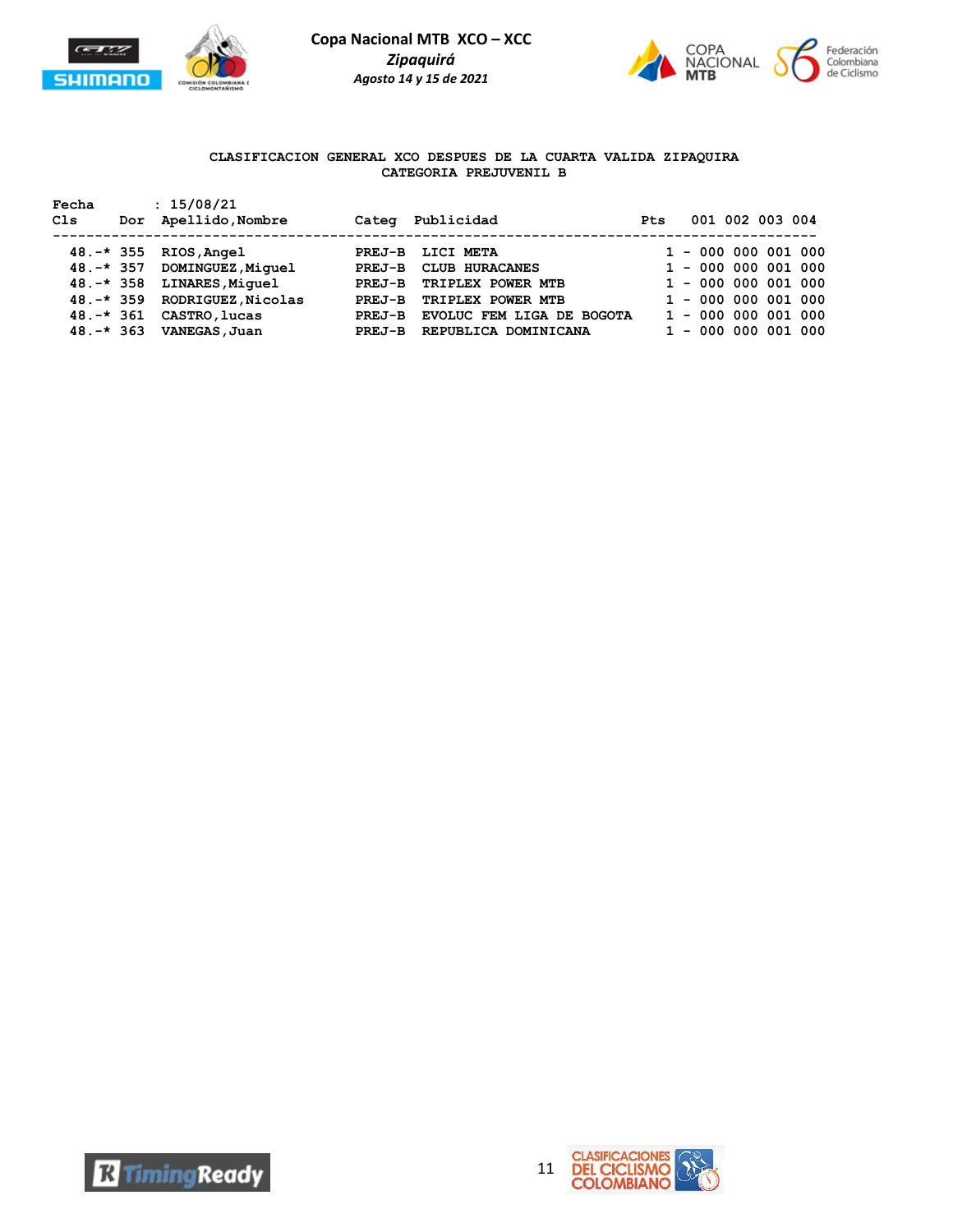



## **CLASIFICACION CUARTA VALIDA XCO ZIPAQUIRA CATEGORIA DAMAS JUNIOR**

| Fecha          | : 15/08/21                       |       |                                  |          |              |
|----------------|----------------------------------|-------|----------------------------------|----------|--------------|
| Cls            | Dor Apellido, Nombre             | Categ | Publicidad                       | Tiempos  | Diferencia   |
|                |                                  |       |                                  |          |              |
|                | 7001 SALAMANCA, Maria            | D-JUN | I.M.C.R.D.Z. ZIPAQUIRA           | 00:57:03 |              |
| $\overline{2}$ | 7002 CAGUA, Laura                | D-JUN | KROSS SRAM TEAM                  | 01:05:26 | $8:23$ min.  |
| 3              | 7003 MADARIAGA, Zharick          | D-JUN | CICLOMONTAEROS SOACHA            | 01:09:01 | $11:58$ min. |
| 4              | 7008 BELTRAN, Paula              | D-JUN | KROSS SRAM TEAM                  | 01:09:31 | $12:28$ min. |
| 5              | 7012 LADINO, Jannis Nicoll D-JUN |       | CMX BOGOTA                       | 01:13:31 | $16:28$ min. |
| 6              | 7007 SALGADO, Yocelyn            | D-JUN | <b>ZIPAQUIRÁ</b><br>I.M.C.R.D.Z. | 01:16:44 | $19:41$ min. |
|                |                                  |       |                                  |          |              |

**Corredores clasificados : 6**

### **CLASIFICACION GENERAL XCO DESPUES DE LA CUARTA VALIDA ZIPAQUIRA CATEGORIA DAMAS JUNIOR**

| Fecha<br>C1s | Dor           | : 15/08/21<br>Apellido, Nombre | Categ     | Publicidad                 | <b>Pts</b>                     |                   | 001 002 003 004 |  |
|--------------|---------------|--------------------------------|-----------|----------------------------|--------------------------------|-------------------|-----------------|--|
|              | $1. - 7001$   | SALAMANCA, Maria               | D-JUN     | I.M.C.R.D.Z. ZIPAQUIRA     | 160                            | $-040040040040$   |                 |  |
|              | $2 - 7002$    | CAGUA, Laura                   | D-JUN     | KROSS SRAM TEAM            | 144                            | - 036 036 036 036 |                 |  |
|              | $3 - 7003$    | MADARIAGA, Zharick             | $D - JUN$ | CICLOMONTAEROS SOACHA      | 129                            | $-030033033033$   |                 |  |
|              | $4. - 7008$   | <b>BELTRAN, Paula</b>          | D-JUN     | KROSS SRAM TEAM            | 123                            | $-03300030030$    |                 |  |
|              | $5. - 7007$   | SALGADO, Yocelyn               | D-JUN     | I.M.C.R.D.Z. ZIPAQUIRA     | 73.                            | $-023000025025$   |                 |  |
|              | $6. - 7004$   | VILLAQUIRAN, Manuela           | $D - JUN$ | CANA<br>Y TRAPICHE PALMIRA | 46.                            | $-021025000000$   |                 |  |
|              | $7. - 7012$   | LADINO, Jannis Nicoll          | $D - JUN$ | CMX BOGOTA                 | 27                             | $-0000000000027$  |                 |  |
|              | $8. - * 7006$ | GARCIA, Sahara                 | $D - JUN$ | LIGA DE CICLISMO D NARIÑO  | 27<br>$\overline{\phantom{a}}$ | 000 027 000 000   |                 |  |
|              | $8. - * 7009$ | ARBOLEDA, Isabel               | $D - JUN$ | CICLISMO MOUNTANCATS MTC   | 27                             | $-027000000000$   |                 |  |
|              | $8. - * 7011$ | VILLALBA, Yurani               | $D - JUN$ | TRIPLEX POWER MTB          | 27<br>$\overline{\phantom{0}}$ | 000 000 027 000   |                 |  |
|              | $11. - 7005$  | RODRIGUEZ, Angela              | $D - JUN$ | LIGA CICLISMO DE NARIÑO    | 25                             | $-025000000000$   |                 |  |
|              | $12 - 7010$   | ROCHA, Alejandra               | $D - JUN$ | I.M.R.D. COGUA             | 23<br>$\overline{\phantom{a}}$ | 000 023 000 000   |                 |  |

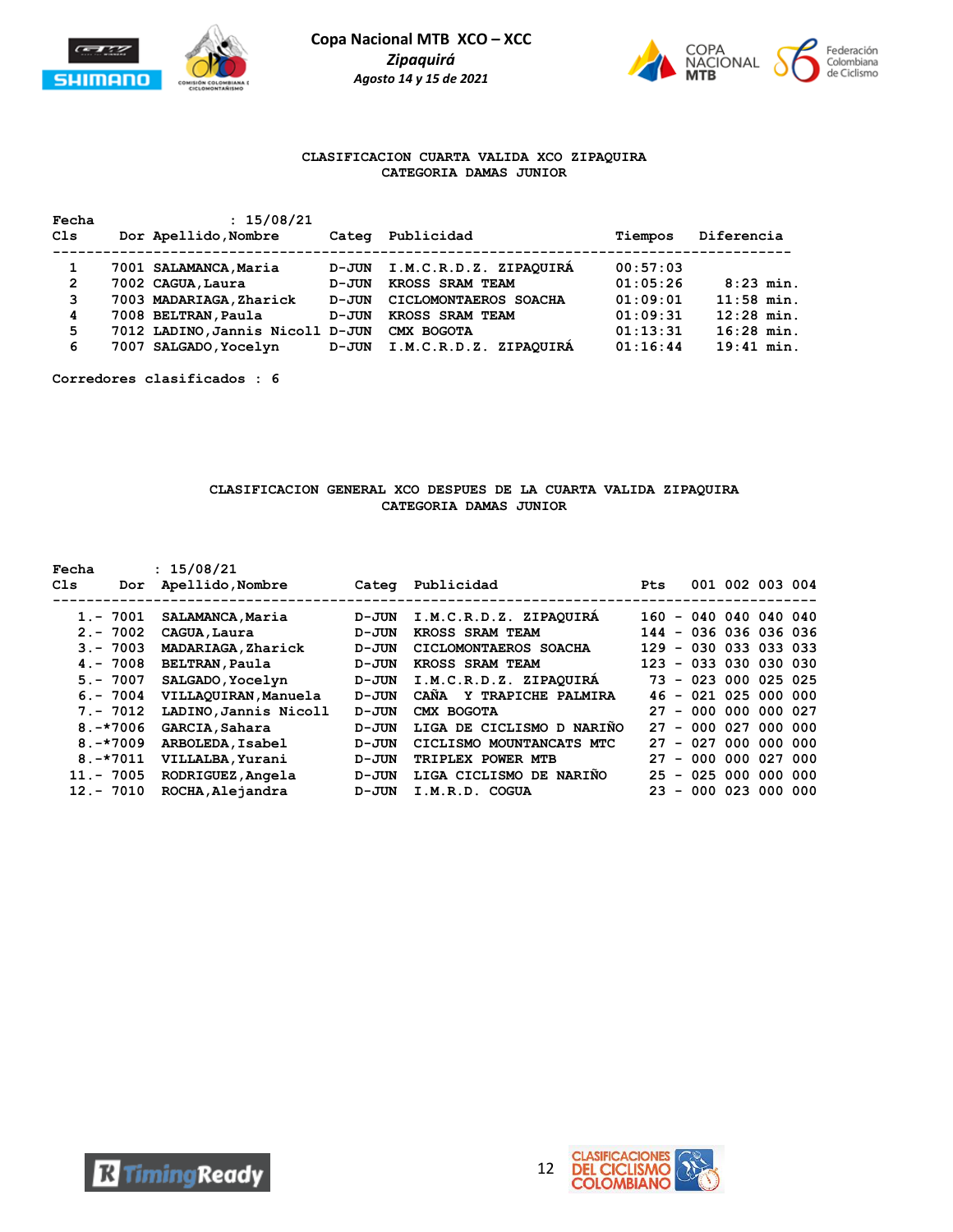



#### **CLASIFICACION CUARTA VALIDA XCO ZIPAQUIRA CATEGORIA HOMBRES JUNIOR**

| Fecha        | : 15/08/21               |               |                          |          |              |
|--------------|--------------------------|---------------|--------------------------|----------|--------------|
| C1s          | Dor Apellido, Nombre     |               | Categ Publicidad         | Tiempos  | Diferencia   |
| 1            | 207 ANTONIO, Yimer       | <b>JUNIOR</b> | TALENTOS ALCALDIA CALDAS | 01:00:06 |              |
| $\mathbf{2}$ | 228 LANDETA, Jhonier     | <b>JUNIOR</b> | <b>JG SPORT TRAINING</b> | 01:01:41 | $1:35$ min.  |
| 3            | 219 PABON, Alex          | <b>JUNIOR</b> | CAÑA Y TRAPICHE PALMIRA  | 01:03:11 | $3:05$ min.  |
| 4            | 202 SANCHEZ, Juan        | <b>JUNIOR</b> | <b>BIKING VILLAGE</b>    | 01:03:22 | $3:16$ min.  |
| 5            | 250 CASTILLO, Alexander  | <b>JUNIOR</b> | IMRD TOCANCIPA           | 01:03:24 | $3:18$ min.  |
| 6            | 223 NAVARRETE, Sebastian | <b>JUNIOR</b> | I.M.R.D. COGUA           | 01:03:29 | $3:23$ min.  |
| 7            | 251 MORENO, Johan        | <b>JUNIOR</b> | TWISTER BIKE TEAM        | 01:04:39 | $4:33$ min.  |
| 8            | 230 TORO, Diego          | <b>JUNIOR</b> | LIGA CICLISMO DE NARIÑO  | 01:05:25 | $5:19$ min.  |
| 9            | 212 BERNAL, Daniel       | <b>JUNIOR</b> | IMRD CHIA-RIDERS         | 01:05:44 | $5:38$ min.  |
| 10           | 204 TORRES, Javier       | <b>JUNIOR</b> | <b>BIKING VILLAGE</b>    | 01:06:38 | $6:32$ min.  |
| 11           | 225 GARNICA, Yulian      | <b>JUNIOR</b> | EQUIPO HW. RORO          | 01:07:27 | $7:21$ min.  |
| 12           | 234 MORENO, Juan         | <b>JUNIOR</b> | AMPRO PALMETO TOCANCIPA  | 01:07:29 | $7:23$ min.  |
| 13           | 237 VALENCIA, Victor     | <b>JUNIOR</b> | ALCALDIA EL AGUILA VALLE | 01:08:08 | $8:02$ min.  |
| 14           | 206 CARRILLO, Sebastian  | <b>JUNIOR</b> | TALENTOS ALCALDIA CALDAS | 01:08:12 | $8:06$ min.  |
| 15           | 231 AGUDELO, Daniel      | <b>JUNIOR</b> | CONS. EDWARD LASSO       | 01:09:08 | $9:02$ min.  |
| 16           | 210 QUIMBAYA, Juan       | <b>JUNIOR</b> | TEAM GARMIN MULTITECH    | 01:09:10 | $9:04$ min.  |
| 17           | 220 AHUMADA, Juan        | JUNIOR        | I.M.R.D. COGUA           | 01:09:27 | $9:21$ min.  |
| 18           | 264 MELO, Brayan         | <b>JUNIOR</b> | I.M.R.C.D.Z. ZIPAQUIRA   | 01:10:44 | $10:38$ min. |
| 19           | 224 RODRIGUEZ, Daniel    | <b>JUNIOR</b> | I.M.R.D. COGUA           | 01:11:42 | $11:36$ min. |
| 20           | 235 VILLATE, Jose        | <b>JUNIOR</b> | <b>CLUB APEX</b>         | 01:13:09 | $13:03$ min. |
| 21           | 263 BELTRAN, Cristian    | <b>JUNIOR</b> | I.M.C.R.D.Z. ZIPAQUIRA   | 01:15:33 | $15:27$ min. |
| 22           | 236 PENAGOS, Emanuel     | <b>JUNIOR</b> | ESCARABAJOS DEL MANJUY   | 01:17:23 | $17:17$ min. |
| 23           | 218 ECHEVERRY, Juan      | <b>JUNIOR</b> | VALERIA MONTREX CLUB     | 01:17:45 | $17:39$ min. |
| 24           | 216 CASTAÑO, Juan        | <b>JUNIOR</b> | VALERIA MONTREX CLUB     | 01:18:10 | $18:04$ min. |
| 25           | 241 CAÑON, Maicol        | <b>JUNIOR</b> | I.M.R.D. COGUA           | 01:19:05 | $18:59$ min. |
| 26           | 265 CARO, Andres         | <b>JUNIOR</b> | IMRD TOCANCIPA           | 01:19:18 | $19:12$ min. |
| 27           | 267 GOMEZ, Santiago      | <b>JUNIOR</b> | KRONOS MTB BOGOTA        | $-1$ VTA |              |
| 28           | 239 CARDONA, Maicol      | <b>JUNIOR</b> | P CESAR RESTREPO FREEVIA | $-1$ VTA |              |
| 29           | 262 CASTELLANOS, Sergio  | <b>JUNIOR</b> | I.M.C.R.D.Z. ZIPAQUIRA   | $-1$ VTA |              |
| 30           | 266 FEO, Justin Esteban  | <b>JUNIOR</b> | IMRD CHIA RIDERS         | $-1$ VTA |              |
| 31           | 222 ROZO, Daniel         | <b>JUNIOR</b> | I.M.R.D. COGUA           | $-1$ VTA |              |
| 32           | 269 GONZALEZ, David      | <b>JUNIOR</b> | SAN BENITO               | $-1$ VTA |              |
| 33           | 226 BELLO, Sergio        | <b>JUNIOR</b> | INDEPENDIENTE            | $-1$ VTA |              |

**Corredores clasificados : 33**

**Corredores retirados (DNF) 217 - 261**



**R** Timing Ready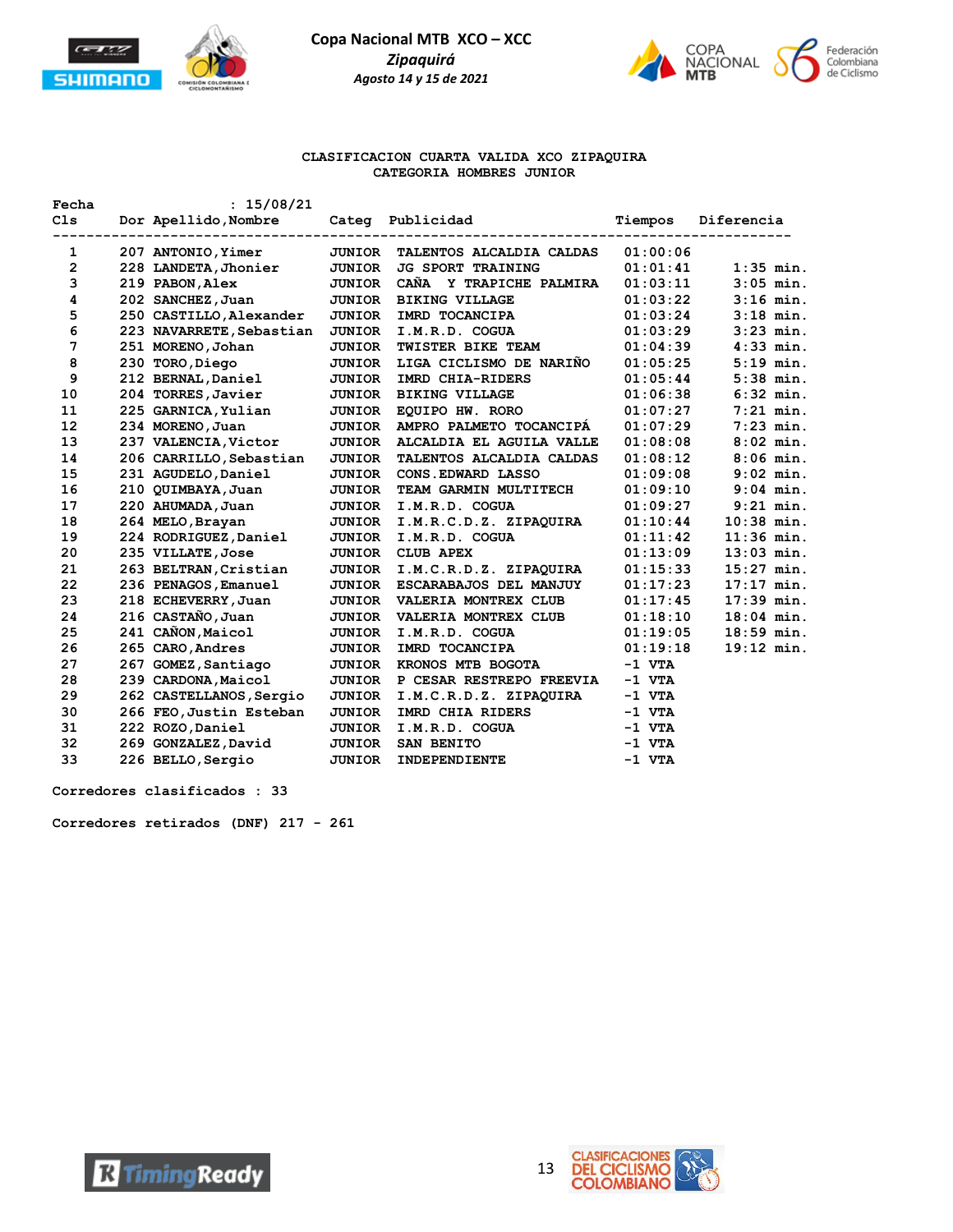

**Fecha : 15/08/21**

**Copa Nacional MTB XCO – XCC** *Zipaquirá Agosto 14 y 15 de 2021*



### **CLASIFICACION GENERAL XCO DESPUES DE LA CUARTA VALIDA ZIPAQUIRA CATEGORIA HOMBRES JUNIOR**

| Cls          | Dor | Apellido, Nombre        | Categ         | Publicidad                | Pts          |  | 001 002 003 004        |                        |
|--------------|-----|-------------------------|---------------|---------------------------|--------------|--|------------------------|------------------------|
| 1.-          | 207 | ANTONIO, Yimer          | <b>JUNIOR</b> | TALENTOS ALCALDIA CALDAS  |              |  | 135 - 036 023 036 040  |                        |
| $2. -$       | 228 | LANDETA, Jhonier        | <b>JUNIOR</b> | <b>JG SPORT TRAINING</b>  |              |  |                        | 133 - 030 040 027 036  |
| $3 -$        | 223 | NAVARRETE, Sebastian    | <b>JUNIOR</b> | I.M.R.D. COGUA            |              |  |                        | 110 - 027 033 025 025  |
| $4. -$       | 219 | PABON, Alex             | <b>JUNIOR</b> | CAÑA Y TRAPICHE PALMIRA   |              |  |                        | 106 - 010 030 033 033  |
| $5. -$       | 202 | SANCHEZ, Juan           | <b>JUNIOR</b> | <b>BIKING VILLAGE</b>     |              |  |                        | 88 - 033 025 000 030   |
| $6. -$       | 201 | GOMEZ, Camilo           | <b>JUNIOR</b> | TEAM SPECIALIZED TUGO     |              |  | $80 - 040 000 040 000$ |                        |
| $7 -$        | 204 | TORRES, Javier          | <b>JUNIOR</b> | <b>BIKING VILLAGE</b>     |              |  |                        | 65 - 025 000 023 017   |
| $8 -$        | 231 | AGUDELO, Daniel         | <b>JUNIOR</b> | CONS. EDWARD LASSO        |              |  |                        | 65 - 007 036 013 009   |
| $9 -$        | 206 | CARRILLO, Sebastian     | <b>JUNIOR</b> | TALENTOS ALCALDIA CALDAS  |              |  |                        | $61 - 015 019 017 010$ |
| $10. -$      | 250 | CASTILLO, Alexander     | <b>JUNIOR</b> | IMRD TOCANCIPA            |              |  |                        | 57 - 000 000 030 027   |
| $11. -$      | 220 | AHUMADA, Juan           | <b>JUNIOR</b> | I.M.R.D. COGUA            |              |  |                        | 57 - 023 006 021 007   |
| $12. -$      | 237 | <b>VALENCIA, Victor</b> | JUNIOR        | ALCALDIA EL AGUILA VALLE  |              |  |                        | 54 - 011 027 005 011   |
| $13 -$       | 210 | QUIMBAYA, Juan          | <b>JUNIOR</b> | TEAM GARMIN MULTITECH     |              |  |                        | 54 - 019 021 006 008   |
| $14. -$      | 230 | TORO,Diego              | <b>JUNIOR</b> | LIGA CICLISMO DE NARIÑO   |              |  | 38 - 017 000 000 021   |                        |
| $15. -$      | 215 | HERNANDEZ, Julian       | <b>JUNIOR</b> | IMRD CHIA-RIDERS          |              |  | 38 - 021 017 000 000   |                        |
| $16. -$      | 251 | MORENO, Johan           | <b>JUNIOR</b> | <b>TWISTER BIKE TEAM</b>  |              |  | 34 - 000 000 011 023   |                        |
| $17. -$      | 212 | <b>BERNAL, Daniel</b>   | <b>JUNIOR</b> | IMRD CHIA-RIDERS          |              |  | 30 - 003 001 007 019   |                        |
| $18. -$      | 225 | GARNICA, Yulian         | <b>JUNIOR</b> | EQUIPO HW. RORO           |              |  |                        | 26 - 001 000 010 015   |
| $19. -$      | 234 | MORENO, Juan            | <b>JUNIOR</b> | AMPRO PALMETO TOCANCIPÁ   |              |  |                        | 25 - 004 000 008 013   |
| $20. -$      | 243 | <b>AVILA, Felipe</b>    | <b>JUNIOR</b> | LIGA DE CICLISMO DEL META |              |  | 24 - 000 015 009 000   |                        |
| $21 -$       | 218 | ECHEVERRY, Juan         | <b>JUNIOR</b> | VALERIA MONTREX CLUB      |              |  |                        | 21 - 005 000 015 001   |
| $22 -$       | 253 | RODRIGUEZ, Hugo         | <b>JUNIOR</b> | SPECIALIZED TUGO          |              |  | 19 - 000 000 019 000   |                        |
| $23 -$       | 227 | ARANGO, Sebastian       | <b>JUNIOR</b> | RUEDA LIBRE MANIZALES     |              |  |                        | 17 - 006 011 000 000   |
| $24. -* 203$ |     | RODRIGUEZ, Julian       | <b>JUNIOR</b> | <b>BIKING VILLAGE</b>     |              |  |                        | 13 - 013 000 000 000   |
| $24.-*208$   |     | FAJARDO, Pablo          | <b>JUNIOR</b> | KAMIKAZE ESPACIO Y DISENO |              |  |                        | 13 - 001 010 002 000   |
| $24. -* 246$ |     | DAVILA, William         | <b>JUNIOR</b> | CLUB CORAZON CICLISTICO   |              |  |                        | 13 - 000 013 000 000   |
| $27. -$      | 245 | LOPEZ, Albeiro          | <b>JUNIOR</b> | LIGA DE CICLISMO DEL META |              |  | 12 - 000 009 003 000   |                        |
| $28. -$      | 226 | BELLO, Sergio           | <b>JUNIOR</b> | INDEPENDIENTE             | 9            |  | - 008 000 000 001      |                        |
| $29. -$      | 209 | LOPEZ, Kevin            | <b>JUNIOR</b> | STRONG BIKE TEAM PEREIRA  |              |  | $9 - 009 000 000 000$  |                        |
| $30.-*232$   |     | SUAREZ, Julio           | <b>JUNIOR</b> | CONS. EDWARD LASSO        |              |  |                        | $8 - 001 007 000 000$  |
| $30.-*242$   |     | AMADOR, Steven          | <b>JUNIOR</b> | CICLO ANZEA               |              |  |                        | $8 - 000 008 000 000$  |
| $32 -$       | 224 | RODRIGUEZ, Daniel       | <b>JUNIOR</b> | I.M.R.D. COGUA            |              |  |                        | $7 - 001 000 001 005$  |
| $33. -$      | 236 | PENAGOS, Emanuel        | <b>JUNIOR</b> | ESCARABAJOS DEL MANJUY    |              |  |                        | 7 - 001 000 004 002    |
| $34. -$      | 239 | CARDONA, Maicol         | <b>JUNIOR</b> | P CESAR RESTREPO FREEVIA  |              |  |                        | $7 - 001 005 000 001$  |
| $35. -$      | 264 | MELO, Brayan            | <b>JUNIOR</b> | I.M.R.C.D.Z. ZIPAQUIRA    |              |  |                        | $6 - 000 000 000 006$  |
| $36. -$      | 241 | CANON, Maicol           | <b>JUNIOR</b> | I.M.R.D. COGUA            |              |  |                        | $6 - 000004001001$     |
| $37 -$       | 221 | <b>MALAVER, José</b>    | <b>JUNIOR</b> | I.M.R.D. COGUA            | 5.           |  | $-001003001000$        |                        |
| $38 -$       | 235 | <b>VILLATE, Jose</b>    | <b>JUNIOR</b> | <b>CLUB APEX</b>          | 4            |  |                        | $-0000000000004$       |
| $39. -$      | 263 | BELTRAN, Cristian       | <b>JUNIOR</b> | I.M.C.R.D.Z. ZIPAQUIRA    |              |  |                        | $3 - 000000000003$     |
| $40 -$       | 222 | ROZO, Daniel            | <b>JUNIOR</b> | I.M.R.D. COGUA            |              |  |                        | $3 - 001001000001$     |
| $41. -$      | 216 | CASTAÑO, Juan           | <b>JUNIOR</b> | VALERIA MONTREX CLUB      |              |  |                        | $2 - 001 000 000 001$  |
| $42. -* 205$ |     | RODRIGUEZ, Jorge        | <b>JUNIOR</b> | TALENTOS ALCALDIA CALDAS  |              |  | $2 - 002 000 000 000$  |                        |
| $42.-*240$   |     | SANCHEZ, Sergio         | <b>JUNIOR</b> | I.M.R.D. COTA             |              |  |                        | $2 - 000002000000$     |
| 44.-         | 265 | CARO, Andres            | <b>JUNIOR</b> | IMRD TOCANCIPA            |              |  |                        | $1 - 000 000 000 001$  |
| $45. -$      | 267 | GOMEZ, Santiago         | <b>JUNIOR</b> | KRONOS MTB BOGOTA         | $\mathbf{1}$ |  |                        | $-000000000001$        |
| 46.-         | 262 | CASTELLANOS, Sergio     | <b>JUNIOR</b> | I.M.C.R.D.Z. ZIPAQUIRA    |              |  |                        | $1 - 000 000 000 001$  |
| 47.-         | 266 | FEO, Justin Esteban     | <b>JUNIOR</b> | IMRD CHIA RIDERS          |              |  |                        | 1 - 000 000 000 001    |
| 48.-         | 269 | GONZALEZ, David         | <b>JUNIOR</b> | SAN BENITO                | $\mathbf{1}$ |  |                        | $-0000000000001$       |
| $49. -* 211$ |     | MARTINEZ, Fleiver       | <b>JUNIOR</b> | <b>VALLE</b>              | $\mathbf{1}$ |  |                        | $-000001000000$        |
| $49. -* 214$ |     | GOMEZ, Nicolas          | <b>JUNIOR</b> | IMRD CHIA-RIDERS          | $\mathbf{1}$ |  |                        | $-001000000000$        |
| $49. -* 217$ |     | CAÑAS, Alejandro        | <b>JUNIOR</b> | VALERIA MONTREX CLUB      |              |  |                        | $1 - 001 000 000 000$  |
| 49.-* 229    |     | ORTEGA, Yefersson       | <b>JUNIOR</b> | LIGA CICLISMO DE NARIÑO   | 1            |  |                        | $-001000000000$        |
| $49. -* 233$ |     | CASTAÑEDA, Juan         | <b>JUNIOR</b> | BICIMANIACOS TEAM         |              |  |                        | $1 - 001 000 000 000$  |
|              |     |                         |               |                           |              |  |                        |                        |



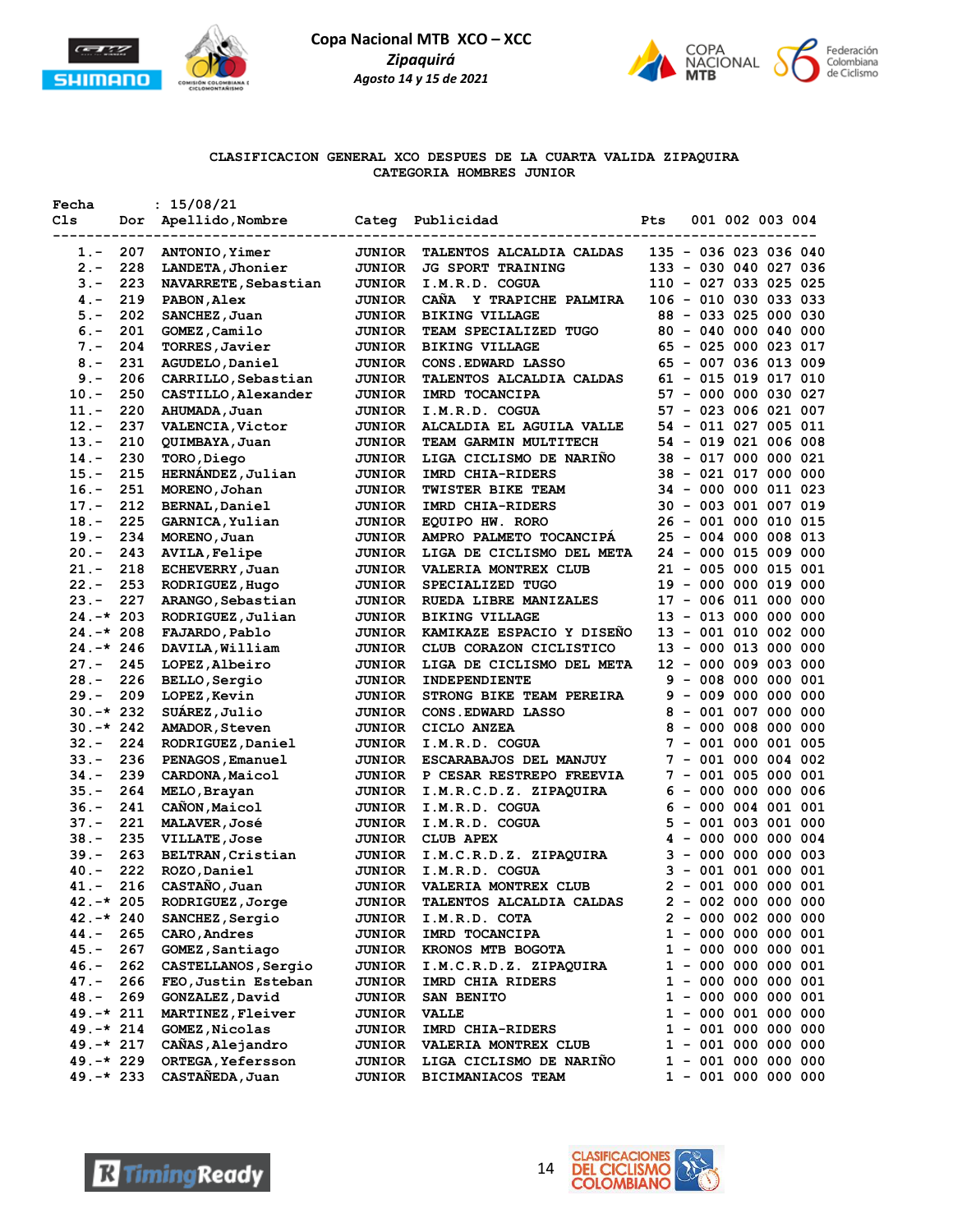



## **CLASIFICACION GENERAL XCO DESPUES DE LA CUARTA VALIDA ZIPAQUIRA CATEGORIA HOMBRES JUNIOR**

| Fecha<br>Cls | : 15/08/21<br>Dor Apellido, Nombre                                                                                 |                                   | Categ Publicidad                                                                                     | <b>Pts</b> | 001 002 003 004                                                                               |
|--------------|--------------------------------------------------------------------------------------------------------------------|-----------------------------------|------------------------------------------------------------------------------------------------------|------------|-----------------------------------------------------------------------------------------------|
|              | $49.-*238$ SERNA, Tomas<br>49.-* 244 LARA, Guillermo<br>49.-* 248 SALAZAR, Sebastian<br>49.-* 249 BENAVIDES, David | JUNIOR<br><b>JUNIOR</b><br>JUNIOR | CICLISMO MOUNTANCATS MTC<br>JUNIOR LIGA DE CICLISMO DEL META<br>INDER NORTE -N SANTANDER<br>CLUB DND |            | $1 - 001 000 000 000$<br>$1 - 000001000000$<br>$1 - 000 000 001 000$<br>$1 - 000 000 001 000$ |



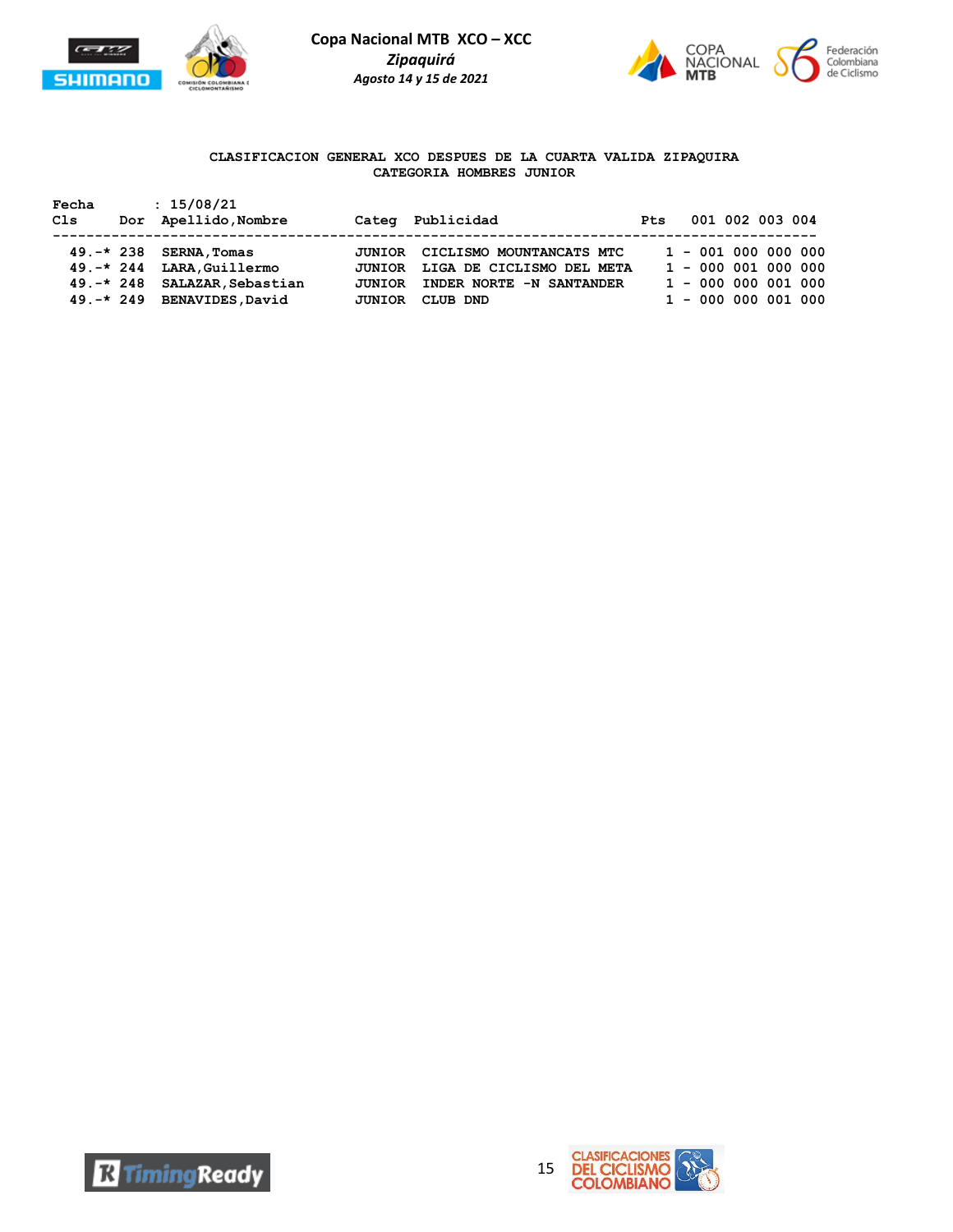



## **CLASIFICACION CUARTA VALIDA XCO ZIPAQUIRA CATEGORIA DAMAS MASTER**

| Fecha<br>Cls   | : 15/08/21<br>Dor Apellido, Nombre | Categ        | Publicidad                | Tiempos  | Diferencia   |
|----------------|------------------------------------|--------------|---------------------------|----------|--------------|
| 1              | 8007 DUARTE, Natalia               | <b>D-MAS</b> | <b>RUSSI BIKE</b>         | 01:08:33 |              |
| $\overline{2}$ | 8001 ALDANA, Angelica              | <b>D-MAS</b> | <b>BIKING VILLAGE</b>     | 01:14:02 | $5:29$ min.  |
| 3              | 8002 CAICEDO, Eliana               | <b>D-MAS</b> | <b>ITOOK</b>              | 01:16:09 | $7:36$ min.  |
| 4              | 8011 RAMIREZ, Nelcy                | <b>D-MAS</b> | IMRD MADRID               | 01:22:59 | $14:26$ min. |
| 5              | 8006 CORTES, Martha                | <b>D-MAS</b> | ZIPAOUIRA<br>I.F.C.R.D.Z. | 01:25:29 | $16:56$ min. |
| 6              | 8008 ALDANA, Milena                | <b>D-MAS</b> | ADVENTURE MTB MADRID      | 01:28:26 | $19:53$ min. |

**Corredores clasificados : 6**

#### **CLASIFICACION GENERAL XCO DESPUES DE LA CUARTA VALIDA ZIPAQUIRA CATEGORIA DAMAS MASTER**

| Fecha<br>C1s | Dor         | : 15/08/21<br>Apellido, Nombre | Categ        | Publicidad                     | <b>Pts</b>                     |                   | 001 002 003 004 |  |
|--------------|-------------|--------------------------------|--------------|--------------------------------|--------------------------------|-------------------|-----------------|--|
|              |             |                                |              |                                |                                |                   |                 |  |
|              | $1. - 8002$ | CAICEDO, Eliana                | <b>D-MAS</b> | <b>ITOOK</b>                   | 153                            | $-040040040033$   |                 |  |
|              | $2 - 8007$  | DUARTE, Natalia                | <b>D-MAS</b> | <b>RUSSI BIKE</b>              | 142                            | - 030 036 036 040 |                 |  |
|              | $3 - 8001$  | ALDANA, Angelica               | D-MAS        | <b>BIKING VILLAGE</b>          | 135 - 033 033 033 036          |                   |                 |  |
|              | $4 - 8008$  | ALDANA, Milena                 | D-MAS        | <b>ADVENTURE MTB</b><br>MADRID | 78.                            | $-000023030025$   |                 |  |
|              | $5. - 8004$ | CABRERA, Yanni                 | D-MAS        | <b>GUEPARDOS</b>               | 63.                            | $-036027000000$   |                 |  |
|              | $6. - 8006$ | CORTES, Martha                 | <b>D-MAS</b> | I.F.C.R.D.Z. ZIPAQUIRA         | 52.                            | - 025 000 000 027 |                 |  |
|              | $7. - 8011$ | <b>RAMIREZ, Nelcy</b>          | D-MAS        | <b>IMRD MADRID</b>             | 30.                            | $-000000000030$   |                 |  |
|              | $8 - 8009$  | PLAZA, Alexandra               | D-MAS        | <b>INDEPENDIENTE</b>           | 30.                            | $-000030000000$   |                 |  |
|              | $9 - 8003$  | <b>FARFAN, Milena</b>          | D-MAS        | COPA MEZUENA                   | 27                             | $-027000000000$   |                 |  |
|              | $10 - 8005$ | TORO, Lina paola               | <b>D-MAS</b> | ELEVEN PRO CYCLING             | 25<br>$\overline{\phantom{a}}$ |                   | 000 025 000 000 |  |



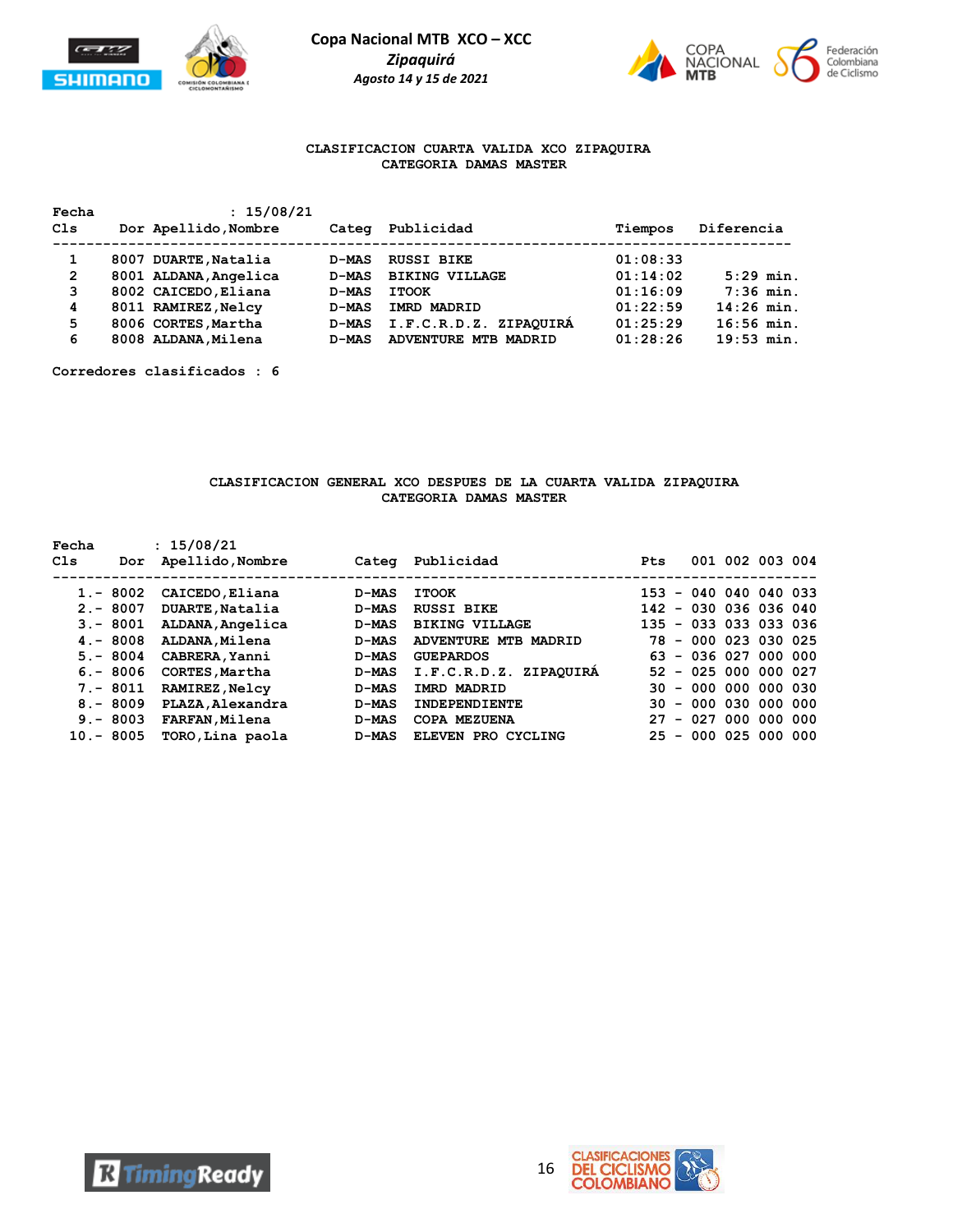



### **CLASIFICACION CUARTA VALIDA XCO ZIPAQUIRA CATEGORIA MASTER A1**

| Fecha | : 15/08/21              |               |                             |          |              |
|-------|-------------------------|---------------|-----------------------------|----------|--------------|
| C1s   | Dor Apellido, Nombre    | Categ         | Publicidad                  | Tiempos  | Diferencia   |
| 1     | 510 JIMENES, Daniel     | <b>MAS-A1</b> | <b>MANZUR SIN FRONTERAS</b> | 01:11:10 |              |
| 2     | 512 DURAN, Yesid        | MAS-A1        | ESC TALENTOS CHIQUINQUIRA   | 01:15:43 | $4:33$ min.  |
| 3     | 503 SILVA, Juan         | MAS-A1        | <b>PEREIRA</b>              | 01:15:43 | $4:33$ min.  |
| 4     | 502 VILLARAGA, Hollman  | <b>MAS-A1</b> | I.M.C.R.D.Z. ZIPAQUIRA      | 01:17:42 | $6:32$ min.  |
| 5     | 520 AREVALO, Andres     | MAS-A1        | CICLO UBATE                 | 01:19:48 | $8:38$ min.  |
| 6     | 508 DARAVIÑA, Maycol    | <b>MAS-A1</b> | CONS. EDWARD LASSO          | 01:24:46 | $13:36$ min. |
| 7     | 507 LASSO, Edward       | MAS-A1        | CONS. EDWARD LASSO          | 01:31:54 | $20:44$ min. |
| 8     | 505 CASTRO, Carlos      | <b>MAS-A1</b> | ADVENTURE MADRID MTB        | 01:34:47 | $23:37$ min. |
| 9     | 518 ANTOKINEZ, Marco    | <b>MAS-A1</b> | <b>INDEPENDIENTE</b>        | $-1$ VTA |              |
| 10    | 517 POLANCO, Juan diego | MAS-A1        | RUEDA LIBRE                 | $-1$ VTA |              |

**Corredores clasificados : 10**

**Corredores retitados (DNF)**

**------------------------------------------------------------------------------**

 **519 NARANJO,Yeison MAS-A1 RUEDA LIBRE (DNF)** 

## **CLASIFICACION GENERAL XCO DESPUES DE LA CUARTA VALIDA ZIPAQUIRA CATEGORIA MASTER A1**

| Fecha      |     | : 15/08/21             |               |                             |     |                       |  |  |
|------------|-----|------------------------|---------------|-----------------------------|-----|-----------------------|--|--|
| Cls        | Dor | Apellido,Nombre        |               | Categ Publicidad            | Pts | 001 002 003 004       |  |  |
| $1 -$      | 510 | <b>JIMENES, Daniel</b> | <b>MAS-A1</b> | <b>MANZUR SIN FRONTERAS</b> |     | 156 - 040 036 040 040 |  |  |
| $2 -$      | 503 | SILVA, Juan            | <b>MAS-A1</b> | <b>PEREIRA</b>              |     | 145 - 036 040 036 033 |  |  |
| $3 -$      | 502 | VILLARAGA, Hollman     | <b>MAS-A1</b> | I.M.C.R.D.Z. ZIPAQUIRA      |     | 115 - 033 027 025 030 |  |  |
| $4 -$      | 507 | LASSO, Edward          | <b>MAS-A1</b> | CONS. EDWARD LASSO          |     | 107 - 027 030 027 023 |  |  |
| $5 -$      | 512 | <b>DURAN, Yesid</b>    | <b>MAS-A1</b> | ESC TALENTOS CHIQUINQUIRA   | 102 | $-000033033036$       |  |  |
| $6. -$     | 508 | DARAVIÑA, Maycol       | MAS-A1        | CONS. EDWARD LASSO          | 85  | $-030000030025$       |  |  |
| $7 -$      | 505 | CASTRO, Carlos         | <b>MAS-A1</b> | <b>ADVENTURE MADRID MTB</b> | 61  | - 000 019 021 021     |  |  |
| $8 -$      | 518 | ANTOKINEZ, Marco       | <b>MAS-A1</b> | <b>INDEPENDIENTE</b>        |     | 38 - 000 000 019 019  |  |  |
| $9 -$      | 520 | AREVALO, Andres        | <b>MAS-A1</b> | CICLO UBATE                 | 27  | $-0000000000027$      |  |  |
| $10. -$    | 517 | POLANCO, Juan diego    | <b>MAS-A1</b> | <b>RUEDA LIBRE</b>          | 27  | $-000010000017$       |  |  |
| $11. -$    | 513 | PINEDA, Cristhian      | <b>MAS-A1</b> | TEAM DARWIN VALENCIA        |     | 25 - 000 025 000 000  |  |  |
| $12.-*504$ |     | LASSO, Jorge           | <b>MAS-A1</b> | INDEPENDIENTE               | 23  | $-000023000000$       |  |  |
| $12.-*519$ |     | <b>NARANJO, Yeison</b> | <b>MAS-A1</b> | IMRD MADRID                 | 23  | $-0000000023000$      |  |  |
| $14. -$    | 501 | AGUDELO, Alejandro     | <b>MAS-A1</b> | CLUB TROCHA Y RUTA          | 21  | $-000021000000$       |  |  |
| $15. -$    | 516 | ARIAS, Alvaro          | MAS-A1        | <b>VALLE</b>                | 17  | $-000017000000$       |  |  |
| $16. -$    | 511 | DE LA CRUZ, Cristian   | <b>MAS-A1</b> | CLUB RUEDA LIBRE            |     | 15 - 000 015 000 000  |  |  |
| $17. -$    | 514 | BOLANOS, Otoniel       | <b>MAS-A1</b> | ADVENTURE MADRID MTB        | 13  | $-000013000000$       |  |  |
| $18. -$    | 515 | PEREZ, Juan Felipe     | <b>MAS-A1</b> | <b>VALLE</b>                | 11  | $-000011000000$       |  |  |



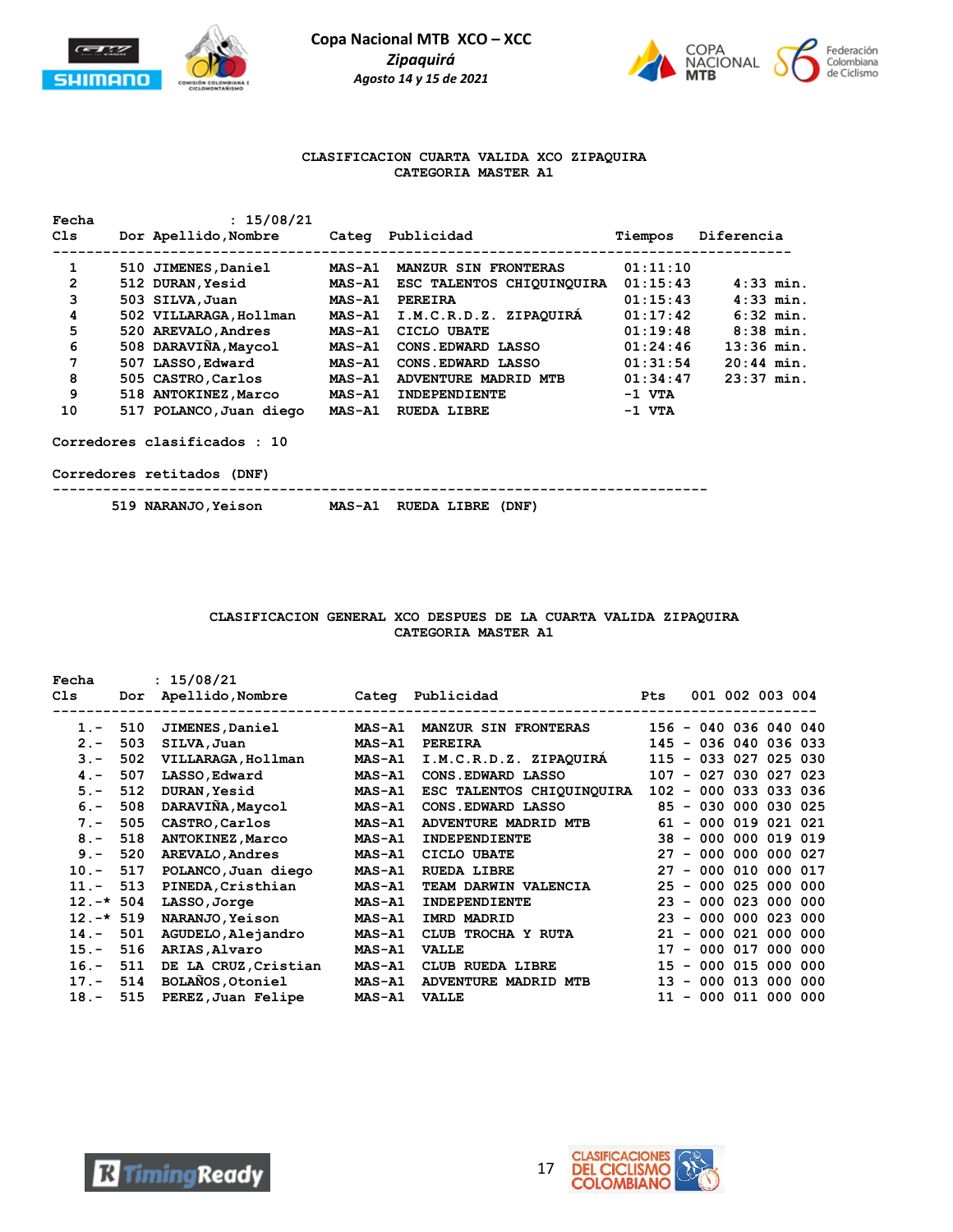



## **CLASIFICACION CUARTA VALIDA XCO ZIPAQUIRA CATEGORIA MASTER A2**

| Fecha        | : 15/08/21                       |           |                            |          |              |
|--------------|----------------------------------|-----------|----------------------------|----------|--------------|
| C1s          | Dor Apellido, Nombre             | Categ     | Publicidad                 | Tiempos  | Diferencia   |
| 1            | 608 PENAGOS, Pablo               | $MAS- A2$ | TEAM SPECIALIZED TUGO      | 01:09:01 |              |
| $\mathbf{2}$ | 616 NEUSA, Brayan                | $MAS- A2$ | <b>GUEPARDOS EFD</b>       | 01:10:43 | $1:42$ min.  |
| 3            | 601 FLOREZ, Oscar                | $MAS- A2$ | SEC. DE DEPORTES CALDAS    | 01:12:14 | $3:13$ min.  |
| 4            | 603 SANTANA, Jose                | $MAS- A2$ | <b>RIDERS</b>              | 01:12:30 | $3:29$ min.  |
| 5            | 609 SEGURA, Deibys               | $MAS- A2$ | ADVENTURE MADRID MTB       | 01:15:51 | $6:50$ min.  |
| 6            | 604 RODRIGUEZ, Victor            | $MAS- A2$ | I.M.R.D. COGUA             | 01:16:03 | $7:02$ min.  |
| 7            | 626 MAHECHA, Luid Alfredo MAS-A2 |           | SOACHA AVANZA CICLOSOACHA  | 01:16:09 | $7:08$ min.  |
| 8            | 613 BORJA, Carlos                | MAS-A2    | INDEPENDIENTE              | 01:23:37 | $14:36$ min. |
| 9            | 606 VALENCIA, Darwin             | MAS-A2    | TEAM DARWIN VALENCIA       | 01:23:40 | $14:39$ min. |
| 10           | 605 HERRERA, Jairo               | $MAS- A2$ | CLUB CICLO FORTALEZA       | 01:29:16 | $20:15$ min. |
| 11           | 617 MONTOYA, Miquel              | $MAS- A2$ | RUTA 29                    | -1 VTA   |              |
| 12           | 621 BEJARANO, Jimmy              | $MAS- A2$ | CORAZON CICLISTICO<br>CLUB | $-1$ VTA |              |

**Corredores clasificados : 12**

### **CLASIFICACION GENERAL XCO DESPUES DE LA CUARTA VALIDA ZIPAQUIRA CATEGORIA MASTER A2**

| Fecha   |     | : 15/08/21             |               |                           |                  |                       |                 |  |
|---------|-----|------------------------|---------------|---------------------------|------------------|-----------------------|-----------------|--|
| Cls     | Dor | Apellido, Nombre       | Categ         | Publicidad                | Pts              | 001 002 003 004       |                 |  |
| $1. -$  | 608 | PENAGOS, Pablo         | $MAS- A2$     | TEAM SPECIALIZED TUGO     |                  | 148 - 036 036 036 040 |                 |  |
| $2 -$   | 601 | FLOREZ, Oscar          | $MAS- A2$     | SEC. DE DEPORTES CALDAS   |                  | 146 - 033 040 040 033 |                 |  |
|         |     |                        |               |                           |                  |                       |                 |  |
| $3 -$   | 604 | RODRIGUEZ, Victor      | $MAS- A2$     | I.M.R.D. COGUA            |                  | 98 - 017 023 033 025  |                 |  |
| $4 -$   | 616 | NEUSA, Brayan          | $MAS- A2$     | <b>GUEPARDOS EFD</b>      |                  | 91 - 000 025 030 036  |                 |  |
| $5. -$  | 610 | <b>GARCIA, Luis</b>    | $MAS- A2$     | KAMIKAZE ESPACIO Y DISENO | 87               | $-040030017000$       |                 |  |
| $6. -$  | 606 | VALENCIA, Darwin       | $MAS- A2$     | TEAM DARWIN VALENCIA      | 80               | $-015019027019$       |                 |  |
| $7 -$   | 613 | BORJA, Carlos          | $MAS- A2$     | <b>INDEPENDIENTE</b>      |                  | 78 - 011 021 025 021  |                 |  |
| $8 -$   | 611 | ARANGO, Andres         | $MAS- A2$     | RUTA 29                   | 60               | $-027033000000$       |                 |  |
| $9 -$   | 615 | DUQUE, Jhon            | $MAS- A2$     | <b>CLUB MANZUR</b>        | 57               | $-030027000000$       |                 |  |
| $10. -$ | 605 | HERRERA, Jairo         | $MAS- A2$     | CLUB CICLO FORTALEZA      | 53               | $-000017019017$       |                 |  |
| $11. -$ | 603 | <b>SANTANA, Jose</b>   | $MAS- A2$     | <b>RIDERS</b>             | 51               | $-021000000030$       |                 |  |
| $12 -$  | 621 | BEJARANO, Jimmy        | $MAS- A2$     | CLUB CORAZON CICLISTICO   | 47               | $-000011023013$       |                 |  |
| $13. -$ | 609 | <b>SEGURA, Deibys</b>  | $MAS- A2$     | ADVENTURE MADRID MTB      | 40               | $-013000000027$       |                 |  |
| $14. -$ | 612 | NIÑO, Fernando         | $MAS- A2$     | <b>LEMARK</b>             |                  | 25 - 025 000 000 000  |                 |  |
| $15. -$ | 626 | MAHECHA, Luid Alfredo  | $MAS- A2$     | SOACHA AVANZA CICLOSOACHA | 23               | $-0000000000023$      |                 |  |
| $16. -$ | 602 | ALVAREZ, Victor        | $MAS- A2$     | OFICINA TEAM BIKE ADVENT  | 23               | $-023000000000$       |                 |  |
| $17. -$ | 623 | VELASQUEZ, Juan Manuel | <b>MAS-A2</b> | <b>CAUCA</b>              |                  | 21 - 000 000 021 000  |                 |  |
| $18. -$ | 607 | TORRES, Juan           | $MAS- A2$     | I.M.C.R.D.Z. ZIPAQUIRA    | 19               | $-019000000000$       |                 |  |
| $19. -$ | 617 | MONTOYA, Miquel        | $MAS- A2$     | RUTA 29                   | 15               | - 000 000 000 015     |                 |  |
| $20 -$  | 620 | ESPAÑA, Cristian       | $MAS- A2$     | TEAM DARWIN VALENCIA      | 15               | $\equiv$              | 000 015 000 000 |  |
| $21. -$ | 622 | GOMEZ, Pastor          | $MAS- A2$     | <b>MANZUR</b>             | 13 <sup>13</sup> | $-000013000000$       |                 |  |
| $22 -$  | 618 | ARAOS, Jaime           | <b>MAS-A2</b> | I.M.C.R.D.Z. ZIPAQUIRA    | 10               | $-010$                | 000 000 000     |  |
| $23 -$  | 619 | <b>MURCIA, Andres</b>  | $MAS- A2$     | <b>EDUCAR TEAM</b>        | 9                | $-009000000000$       |                 |  |
|         |     |                        |               |                           |                  |                       |                 |  |



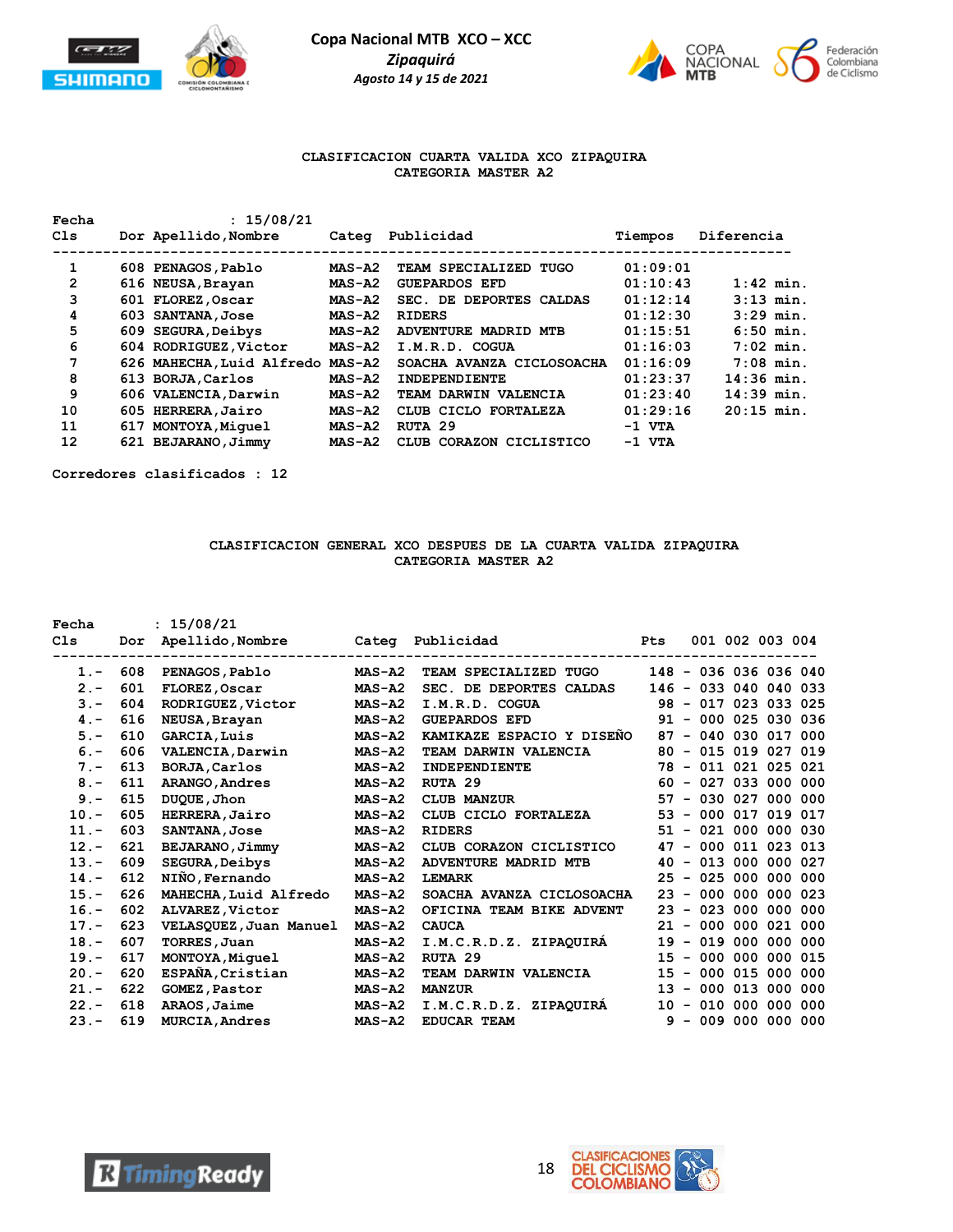



## **CLASIFICACION CUARTA VALIDA XCO ZIPAQUIRA CATEGORIA MASTER B1**

| Fecha<br>Cls | : 15/08/21<br>Dor Apellido, Nombre |               | Categ Publicidad                | Tiempos  | Diferencia   |
|--------------|------------------------------------|---------------|---------------------------------|----------|--------------|
| 1            | 707 BOTERO, Jhon                   | <b>MAS-B1</b> | <b>BIKE HOUSE</b>               | 01:09:21 |              |
| 2            | 720 SANCHEZ, Fabian                | <b>MAS-B1</b> | <b>CYCLING</b>                  | 01:11:23 | $2:02$ min.  |
| 3            | 701 CORTES, Juan                   | <b>MAS-B1</b> | IMRD TOCANCIPA                  | 01:12:57 | $3:36$ min.  |
| 4            | 714 GONZALEZ, Felipe               | <b>MAS-B1</b> | FREEVIA PAST CESAR RESTRE       | 01:16:47 | $7:26$ min.  |
| 5            | 702 ACOSTA, Carlos                 | <b>MAS-B1</b> | IMRD TOCANCIPA                  | 01:17:27 | $8:06$ min.  |
| 6            | 719 MARTINEZ, Rafael               | <b>MAS-B1</b> | IMRD COGUA                      | 01:19:51 | $10:30$ min. |
| 7            | 709 SANDOVAL, Oscar                | <b>MAS-B1</b> | ADVENTURE MADRID MTB            | 01:23:05 | $13:44$ min. |
| 8            | 715 TORRES, Wilson                 | <b>MAS-B1</b> | CABALLITO DE ACERO              | 01:27:30 | $18:09$ min. |
| 9            | 705 MADARIAGA, Antonio             | <b>MAS-B1</b> | CICLOMONTANEROS SOACHA          | 01:34:33 | $25:12$ min. |
| 10           | 717 DIAZ, Jhon                     | <b>MAS-B1</b> | <b>POLIBIKES</b>                | 01:37:45 | $28:24$ min. |
| 11           | 718 PUENTES, Eliecer               | <b>MAS-B1</b> | <b>GUEPARDOS</b>                | $-1$ VTA |              |
| 12           | 706 RODRIGUEZ, Edwin               | <b>MAS-B1</b> | SOACHA MTB<br><b>IMRDS TEAM</b> | $-1$ VTA |              |
| 13           | 724 AGUIRRE, Ricardo               | <b>MAS-B1</b> | RUTA 29                         | $-1$ VTA |              |

**Corredores clasificados : 13**

# **CLASIFICACION GENERAL XCO DESPUES DE LA CUARTA VALIDA ZIPAQUIRA CATEGORIA MASTER B1**

| Fecha<br>Cls | Dor | : 15/08/21<br>Apellido, Nombre |                                    | Categ Publicidad          | Pts    |                        | 001 002 003 004 |  |
|--------------|-----|--------------------------------|------------------------------------|---------------------------|--------|------------------------|-----------------|--|
| $1 -$        | 707 | BOTERO, Jhon                   | -----------------<br><b>MAS-B1</b> | <b>BIKE HOUSE</b>         |        | 160 - 040 040 040 040  |                 |  |
| $2 -$        | 701 | CORTES, Juan                   | $MAS-B1$                           | IMRD TOCANCIPA            |        | 135 - 033 036 033 033  |                 |  |
| $3 -$        | 714 | <b>GONZALEZ, Felipe</b>        | <b>MAS-B1</b>                      | FREEVIA PAST CESAR RESTRE | 107    | $-027033017030$        |                 |  |
| $4. -$       | 709 | SANDOVAL, Oscar                | <b>MAS-B1</b>                      | ADVENTURE MADRID MTB      |        | 101 - 021 030 027 023  |                 |  |
| $5. -$       | 702 | ACOSTA, Carlos                 | $MAS-B1$                           | IMRD TOCANCIPA            |        | 100 - 025 023 025 027  |                 |  |
| $6. -$       | 715 | <b>TORRES, Wilson</b>          | <b>MAS-B1</b>                      | CABALLITO DE ACERO        |        | 86 - 023 021 021 021   |                 |  |
| $7 -$        | 720 | SANCHEZ, Fabian                | $MAS-B1$                           | <b>CYCLING</b>            |        | 72 - 000 000 036 036   |                 |  |
| $8 -$        | 705 | MADARIAGA, Antonio             | <b>MAS-B1</b>                      | CICLOMONTAÑEROS SOACHA    |        | 68 - 011 019 019 019   |                 |  |
| $9 -$        | 717 | DIAZ, Jhon                     | $MAS-B1$                           | <b>POLIBIKES</b>          |        | 66 - 019 015 015 017   |                 |  |
| $10. -$      | 719 | <b>MARTINEZ, Rafael</b>        | <b>MAS-B1</b>                      | IMRD COGUA                |        | 55 - 000 000 030 025   |                 |  |
| $11. -$      | 706 | RODRIGUEZ, Edwin               | $MAS-B1$                           | SOACHA MTB IMRDS TEAM     | 40     | $-010017000013$        |                 |  |
| $12 -$       | 718 | PUENTES, Eliecer               | <b>MAS-B1</b>                      | <b>GUEPARDOS</b>          | 39     | $-000013011015$        |                 |  |
| $13. -$      | 713 | TRUJILLO, Carlos               | <b>MAS-B1</b>                      | <b>VELOCE FUGGA</b>       | 36     | - 036 000 000 000      |                 |  |
| $14. -$      | 708 | <b>MARIN, Faber</b>            | $MAS-B1$                           | INDEPENDIENTE             |        | $30 - 030 000 000 000$ |                 |  |
| $15. -$      | 703 | DIAZ, Manuel                   | <b>MAS-B1</b>                      | <b>MANZUR</b>             | 27     | $-000027$              | 000 000         |  |
| $16. -$      | 704 | RESTREPO, Nicolayer            | MAS-B1                             | <b>VALLE</b>              | $25 -$ | $-0000025000000$       |                 |  |
| $17. -$      | 721 | CHITIVA, Jimmy                 | $MAS-B1$                           | TRIPLEX POWER MTB         | 23     | $-0000000023000$       |                 |  |
| $18. -$      | 711 | SALINAS, Ludwing               | $MAS-B1$                           | <b>SOLFEO</b>             | 17     | $-017000000000$        |                 |  |
| $19. -$      | 712 | SALCEDO, Hector                | MAS-B1                             | S Y S ODONTOLOGIA         | 15     | $-015000000000$        |                 |  |
| $20.-*716$   |     | GONZALEZ, Manuel               | <b>MAS-B1</b>                      | <b>VELOCE FUGGA</b>       | 13     | $-013$                 | 000 000 000     |  |
| $20. -* 723$ |     | <b>BELTRAN, Nolberto</b>       | <b>MAS-B1</b>                      | IMRD MADRID               | 13     | $-000$                 | 000 013 000     |  |
| $22 -$       | 724 | AGUIRRE, Ricardo               | $MAS-B1$                           | RUTA 29                   | 11     | $-000$                 | 000 000 011     |  |



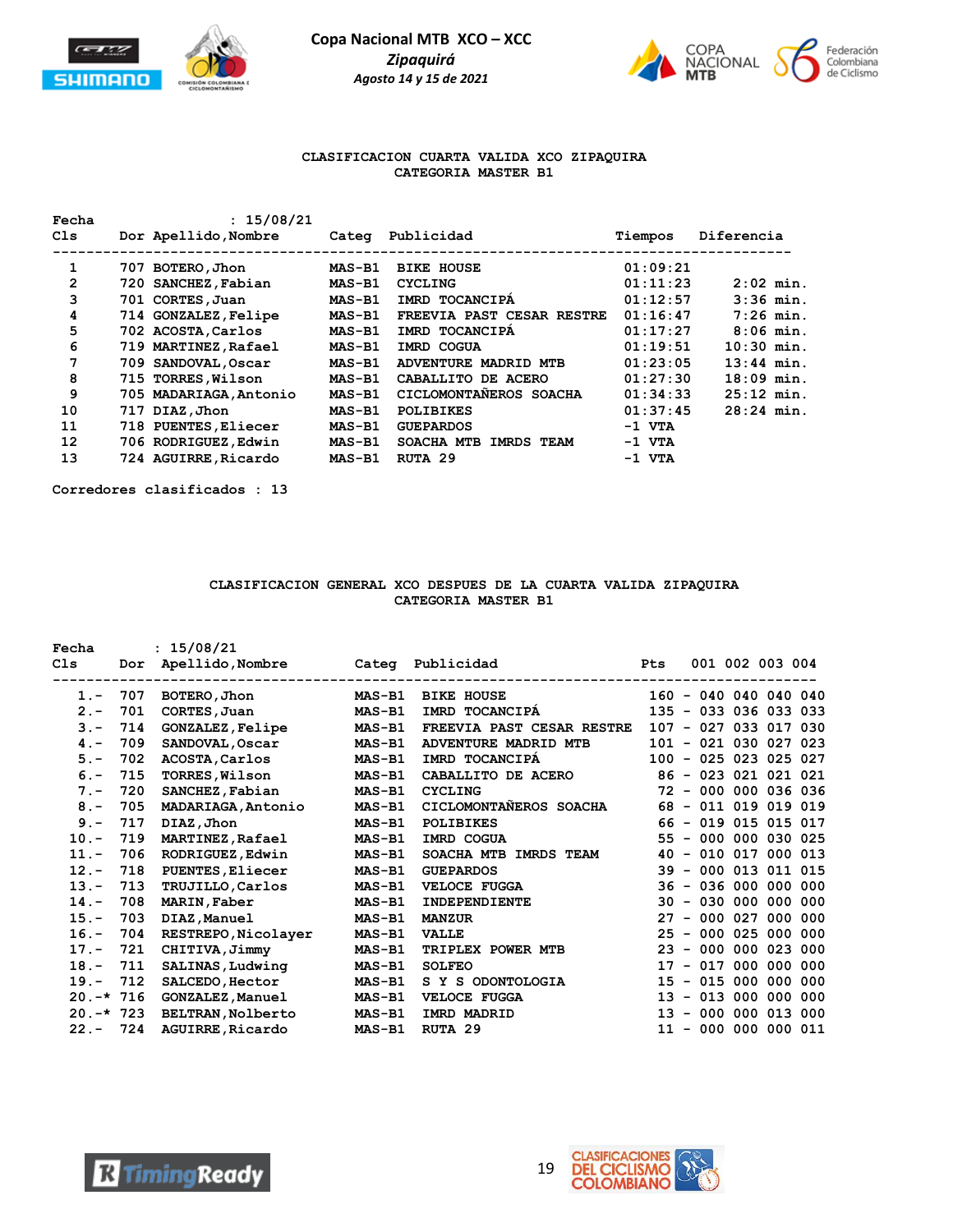



## **CLASIFICACION CUARTA VALIDA XCO ZIPAQUIRA CATEGORIA MASTER B2**

| Fecha<br>C1s | : 15/08/21<br>Dor Apellido, Nombre |                         |          | Publicidad             | Tiempos  | Diferencia   |  |  |
|--------------|------------------------------------|-------------------------|----------|------------------------|----------|--------------|--|--|
|              |                                    |                         | Categ    |                        |          |              |  |  |
| 1            |                                    | 818 TORRES, Alejandro   | $MAS-B2$ | <b>SPECIALIZED</b>     | 00:56:19 |              |  |  |
| $\mathbf{2}$ |                                    | 811 MUNOZ, Helder       | $MAS-B2$ | CLUB INGENIERO GERARDO | 00:57:15 | $56$ seq.    |  |  |
| 3            |                                    | 819 GUEVARA, Juan       | $MAS-B2$ | CAJICA                 | 00:58:07 | $1:48$ min.  |  |  |
| 4            |                                    | 801 CAMPO, Juan         | $MAS-B2$ | CONS. EDWARD LASSO     | 00:59:39 | $3:20$ min.  |  |  |
| 5            |                                    | 809 CHALA, Alejandro    | $MAS-B2$ | INDEPENDIENTE          | 01:02:18 | $5:59$ min.  |  |  |
| 6            |                                    | 804 GUTIERREZ, Frederik | $MAS-B2$ | IMRD CHIA-RIDERS       | 01:05:54 | $9:35$ min.  |  |  |
| 7            |                                    | 805 VARGAS, Omar        | $MAS-B2$ | IMRD CHIA-RIDERS       | 01:10:49 | $14:30$ min. |  |  |
| 8            |                                    | 808 VASQUEZ, Victor     | $MAS-B2$ | TEAM DARWIN VALENCIA   | 01:17:26 | $21:07$ min. |  |  |

**Corredores clasificados : 8**

## **CLASIFICACION GENERAL XCO DESPUES DE LA CUARTA VALIDA ZIPAQUIRA CATEGORIA MASTER B2**

| Fecha        |     | : 15/08/21           |          |                           |            |                       |  |  |
|--------------|-----|----------------------|----------|---------------------------|------------|-----------------------|--|--|
| Cls          | Dor | Apellido, Nombre     |          | Categ Publicidad          | <b>Pts</b> | 001 002 003 004       |  |  |
|              |     |                      |          |                           |            |                       |  |  |
| $1 -$        | 811 | MUNOZ, Helder        | $MAS-B2$ | CLUB INGENIERO GERARDO    |            | 149 - 033 040 040 036 |  |  |
| $2 -$        | 809 | CHALA, Alejandro     | $MAS-B2$ | <b>INDEPENDIENTE</b>      | 121        | $-025033036027$       |  |  |
| $3 -$        | 804 | GUTIERREZ, Frederik  | $MAS-B2$ | IMRD CHIA-RIDERS          |            | 112 - 027 027 033 025 |  |  |
| $4 -$        | 805 | VARGAS, Omar         | $MAS-B2$ | IMRD CHIA-RIDERS          |            | 99 - 023 023 030 023  |  |  |
| $5. -$       | 808 | VASQUEZ, Victor      | $MAS-B2$ | TEAM DARWIN VALENCIA      |            | 86 - 017 021 027 021  |  |  |
| $6 -$        | 801 | CAMPO, Juan          | $MAS-B2$ | CONS. EDWARD LASSO        |            | 70 - 040 000 000 030  |  |  |
| $7 -$        | 812 | ARBELAEZ, Rodolfo    | $MAS-B2$ | <b>CLUB MANZUR</b>        |            | 46 - 021 025 000 000  |  |  |
| $8 -$        | 818 | TORRES, Alejandro    | $MAS-B2$ | <b>SPECIALIZED</b>        |            | 40 - 000 000 000 040  |  |  |
| $9 -$        | 806 | CARBONELL, Francisco | $MAS-B2$ | <b>DURATA SPORT</b>       |            | 38 - 019 019 000 000  |  |  |
| $10.-*803$   |     | BETANCOURT, Jhon     | $MAS-B2$ | BTT INOUEBRANTABLES OUIN  |            | 36 - 036 000 000 000  |  |  |
| $10.-*817$   |     | MONTOYA, Fredy       | $MAS-B2$ | METODO MTB CIEN POR CIENT |            | 36 - 000 036 000 000  |  |  |
| $12 -$       | 819 | GUEVARA, Juan        | $MAS-B2$ | CAJICA                    | 33.        | - 000 000 000 033     |  |  |
| $13 -$       | 802 | TRIANA, Fernando     | $MAS-B2$ | <b>VALLE</b>              | 30.        | - 000 030 000 000     |  |  |
| $14. -* 814$ |     | CASALLAS, Sandro     | $MAS-B2$ | <b>LEMARK</b>             | 30.        | - 030 000 000 000     |  |  |



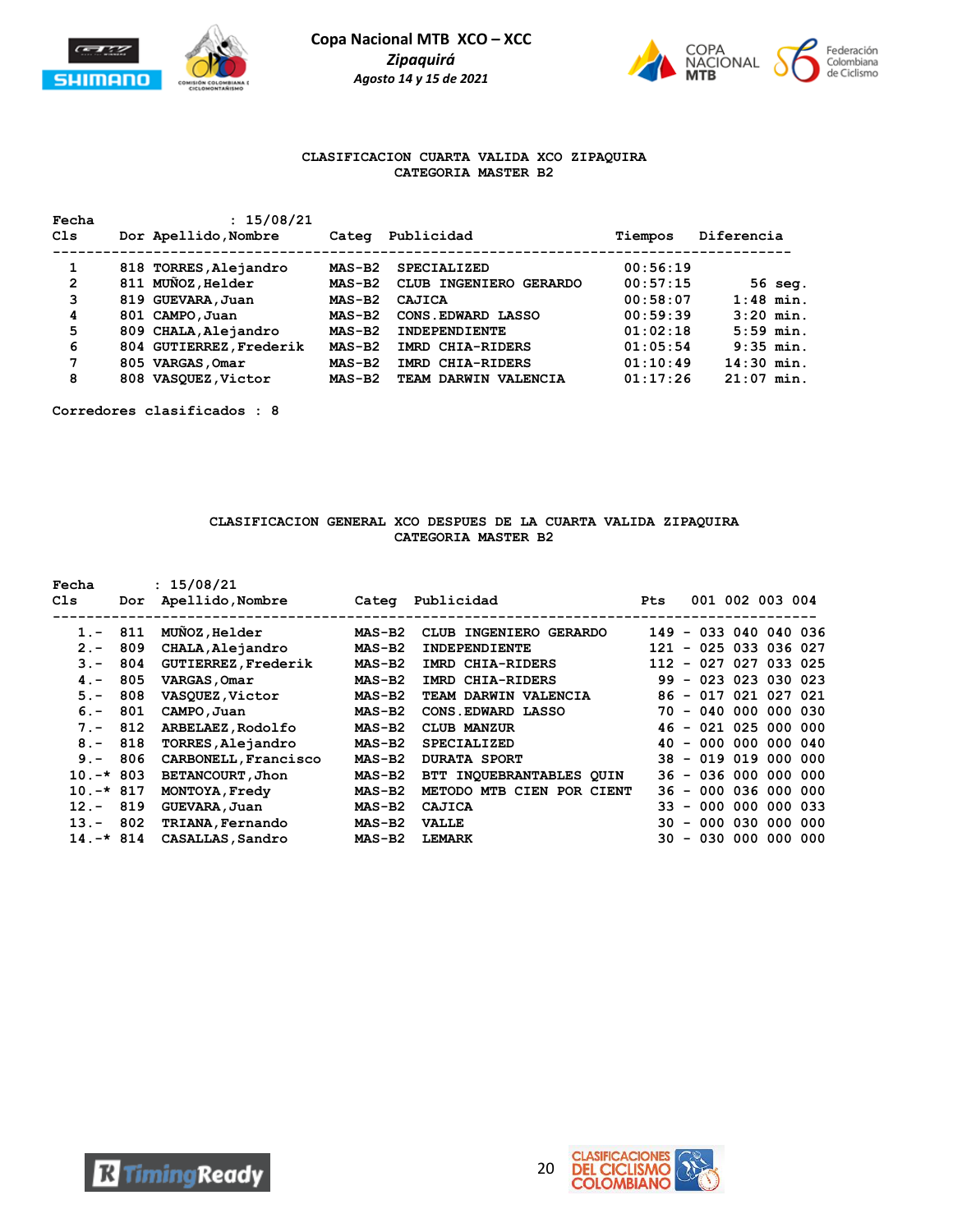



### **CLASIFICACION CUARTA VALIDA XCO ZIPAQUIRA CATEGORIA MASTER C1**

| Fecha          | : 15/08/21                |               |                       |          |              |
|----------------|---------------------------|---------------|-----------------------|----------|--------------|
| Cls            | Dor Apellido, Nombre      | Categ         | Publicidad            | Tiempos  | Diferencia   |
| 1              | 1001 MARCO, Gomez         | <b>MAS-C1</b> | IMRD CHIA-RIDERS      | 00:57:13 |              |
| $\overline{2}$ | 1012 CONTRERAS, Alejandro | $MAS-C1$      | <b>SPECIALIZED</b>    | 00:58:00 | 47 seg.      |
| 3              | 1005 QUINTERO, Faber      | $MAS-C1$      | <b>MANZUR</b>         | 01:04:26 | $7:13$ min.  |
| 4              | 1013 SANCHEZ, Juan Carlos | MAS-C1        | CICLO UBATE           | 01:05:17 | $8:04$ min.  |
| 5.             | 1008 ORLANDO, Bazante     | $MAS-C1$      | TEAM SPECIALIZED TUGO | 01:08:46 | $11:33$ min. |
| 6              | 1011 ROMERO, Herbert      | $MAS-Cl$      | <b>SPECIALIZED</b>    | 01:11:54 | $14:41$ min. |
| 7              | 1007 LUIS, Gutierrez      | $MAS-C1$      | IMPRIMIR CONSIGNACIÓN | 01:13:44 | $16:31$ min. |
| 8              | 1004 IGOR, Rodriquez      | $MAS-C1$      | CONS. IMPRESA         | $-1$ VTA |              |

**Corredores clasificados : 8**

#### **CLASIFICACION GENERAL XCO DESPUES DE LA CUARTA VALIDA ZIPAQUIRA CATEGORIA MASTER C1**

| Fecha<br>Cls | Dor          | : 15/08/21<br>Apellido, Nombre | Categ    | Publicidad                | <b>Pts</b> | 001 002 003 004          |                 |  |
|--------------|--------------|--------------------------------|----------|---------------------------|------------|--------------------------|-----------------|--|
|              | $1.-1005$    | <b>QUINTERO, Faber</b>         | MAS-C1   | <b>MANZUR</b>             |            | 139 - 033 040 033 033    |                 |  |
|              | $2. - 1001$  | MARCO, Gomez                   | $MAS-C1$ | IMRD CHIA-RIDERS          | 120        | $-040000040040$          |                 |  |
|              | $3 - 1008$   | ORLANDO, Bazante               | $MAS-C1$ | TEAM SPECIALIZED TUGO     | 120        | - 030 033 030 027        |                 |  |
|              | $4 - 1007$   | LUIS, Gutierrez                | $MAS-C1$ | IMPRIMIR CONSIGNACION     | 107        | - 027 030 027 023        |                 |  |
|              | $5. - 1004$  | IGOR, Rodriquez                | $MAS-C1$ | CONS. IMPRESA             | 98.        | - 025 027 025 021        |                 |  |
|              | $6. - 1012$  | CONTRERAS, Alejandro           | $MAS-C1$ | <b>SPECIALIZED</b>        | 72         | $-0000000036036$         |                 |  |
|              | $7. - 1011$  | ROMERO, Herbert                | $MAS-C1$ | <b>SPECIALIZED</b>        |            | 48 - 000 000 023 025     |                 |  |
|              | $8. -*1003$  | VARELA, Oscar                  | $MAS-C1$ | TERRABIKE GRAN POLLO ARAB |            | 36 - 000 036 000 000     |                 |  |
|              | $8. -*1006$  | SANTIAGO, Rendon               | $MAS-C1$ | <b>STRONG BIKE TEAM</b>   |            | 36 - 036 000 000 000     |                 |  |
|              | $10 - 1013$  | SANCHEZ, Juan Carlos           | $MAS-C1$ | CICLO UBATE               | 30.        | $-000000000030$          |                 |  |
|              | $11. - 1002$ | MONTANA, Guillermo             | $MAS-C1$ | <b>VALLE</b>              | 25         | $-0000025000000$         |                 |  |
|              | $12 - 1010$  | <b>BOECKELER, Hans</b>         | $MAS-C1$ | <b>VALLE</b>              | 23.        | $\overline{\phantom{a}}$ | 000 023 000 000 |  |